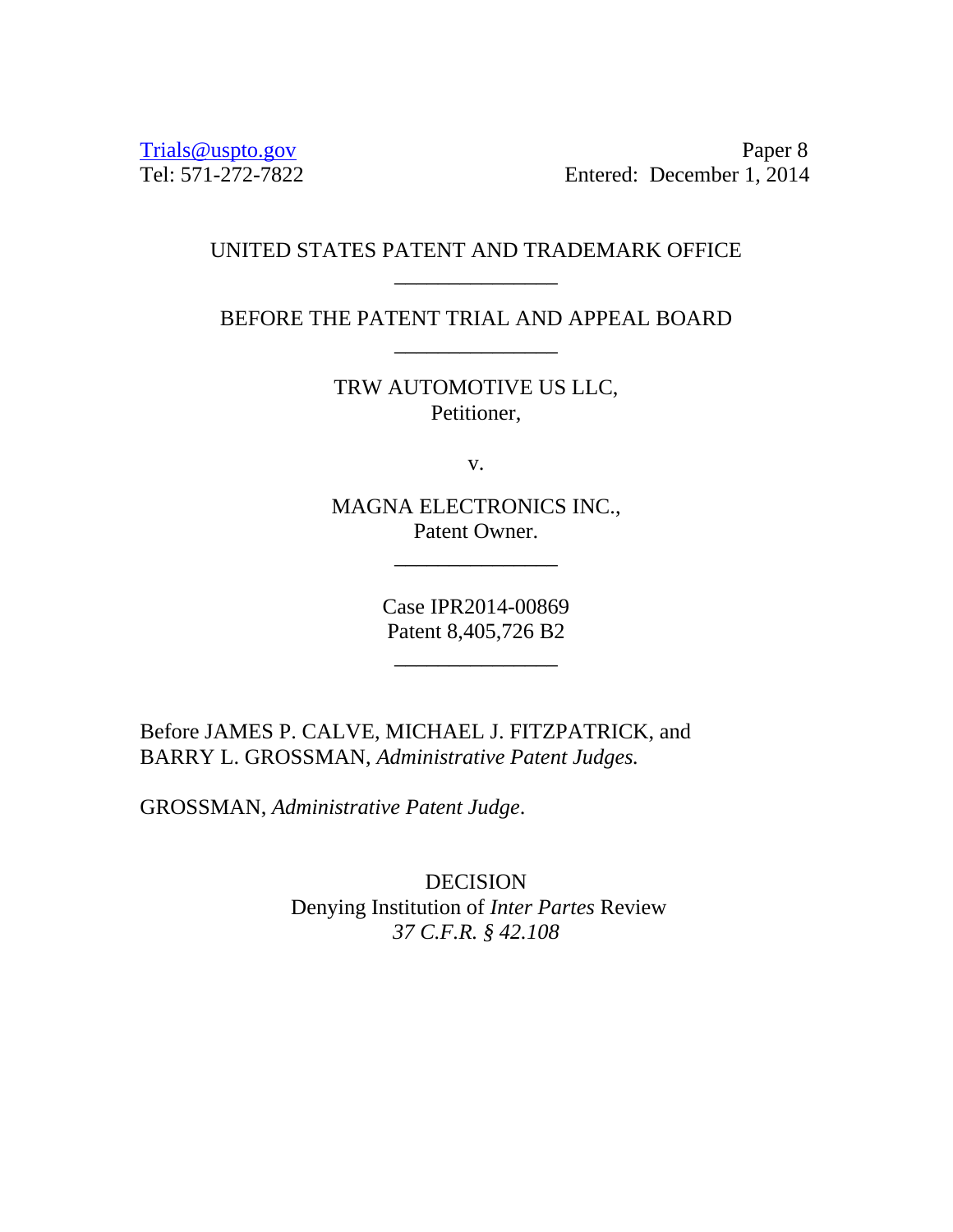#### I. INTRODUCTION

TRW Automotive US LLC ("Petitioner") filed a Petition requesting an *inter partes* review of claims 1, 6, 7, 9–14, 16–18, 28–30, 33, 37–42, 45–49, 52–60, and 65 of U.S. Patent No. 8,405,726 B2 ("the '726 patent"). Paper 1 ("Pet."). Patent Owner, Magna Electronics Inc. ("Patent Owner"), filed a Preliminary Response. Paper 6 ("Prelim. Resp."). We have jurisdiction under 35 U.S.C. § 6(b)(4). We review the Petition under 35 U.S.C. § 314, which provides that an *inter partes*  review may not be instituted "unless . . . there is a reasonable likelihood that the petitioner would prevail with respect to at least 1 of the claims challenged in the petition."

Upon consideration of the Petition and Preliminary Response, we determine that the information presented does not show that there is a reasonable likelihood that Petitioner would prevail in establishing the unpatentability of any of the challenged claims. Accordingly, we deny the Petition and do not institute an *inter partes* review of the '726 patent.

#### *A. Related Proceedings*

TRW states that the '726 patent is involved in a pending district court case, titled *Magna Electronics Inc. v. TRW Automotive Holdings Corp.*, No. 1:13-cv-00324 (W.D. Mich. 2013). Pet. 3.

#### *B. The '726 Patent*

The '726 patent is titled "Vehicle Accessory System." Figure 6 from the '726 patent, reproduced below, shows the basic components in one embodiment of the disclosed accessory system. The accessory system in the '726 patent attaches to the interior of windshield 12 of a vehicle. Ex. 1002, Abstract. The system includes a mounting element and module 10 for the accessory. *Id.*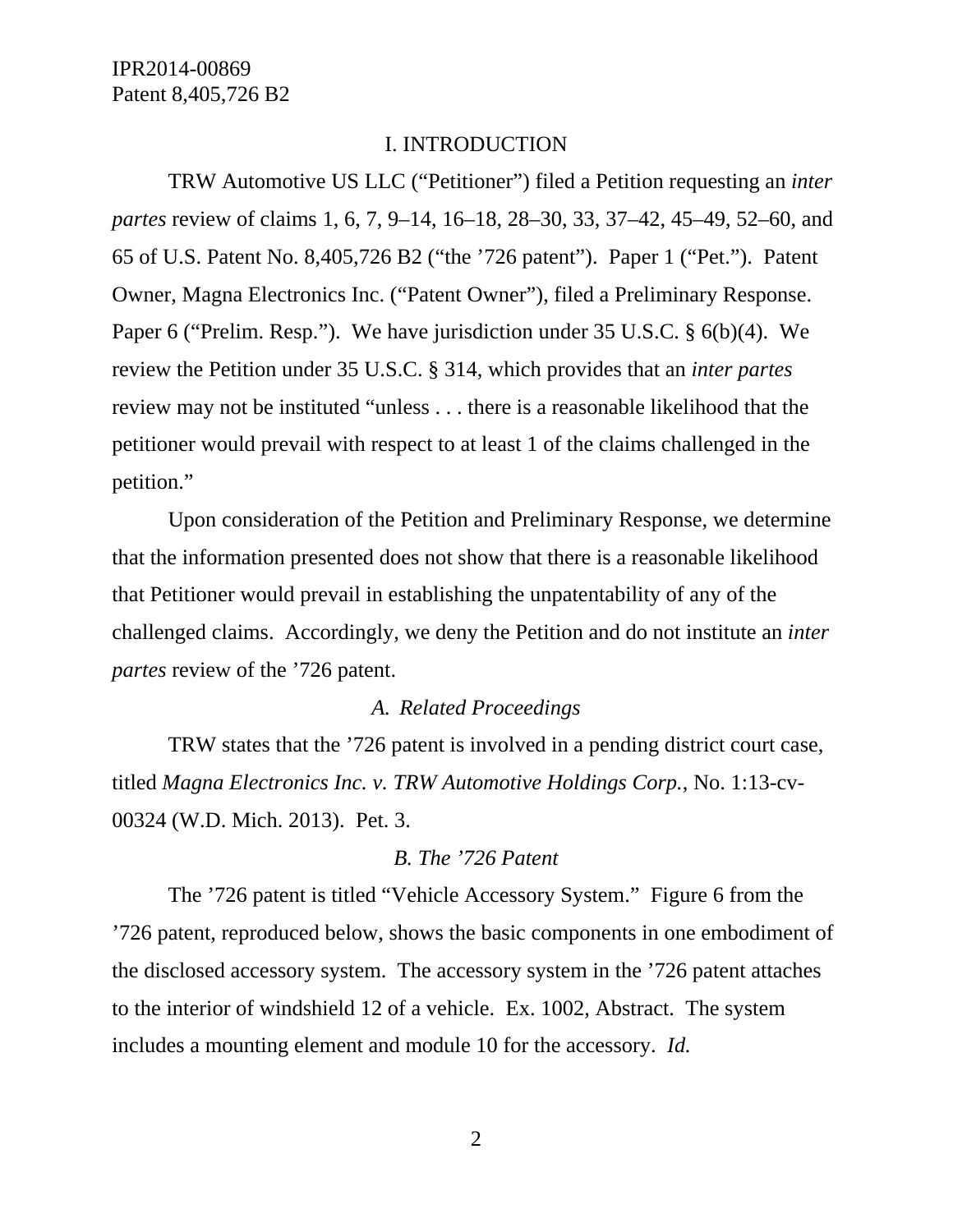

Figure 6 is a side elevation of accessory module 10 mounted to windshield 12, with a rearview mirror mounted to the module.

A mounting element attaches to the windshield, and a module for an accessory attaches to the mounting element. *Id.*, Abstract. In all of the challenged claims, the accessory is a camera. *See, e.g.*, *id.* at col. 51, l. 41. The module orients the field of view of the camera. *Id.*, Abstract. In addition to a camera or other accessory, an interior rearview mirror assembly also may be attached to the mounting element. *Id.* In order to illustrate and describe the multiple disclosed embodiments, the '726 patent includes 68 drawings, many of which include multiple sub-drawings, such as Figure 68, which has six sub-drawings labelled 68A–68F; and 51 columns of text. Petitioner directs us to Figures 66–68, which Petitioner asserts are relevant to the challenged claims. Pet. 7–8. Figure 68A and Figure 68B are reproduced below.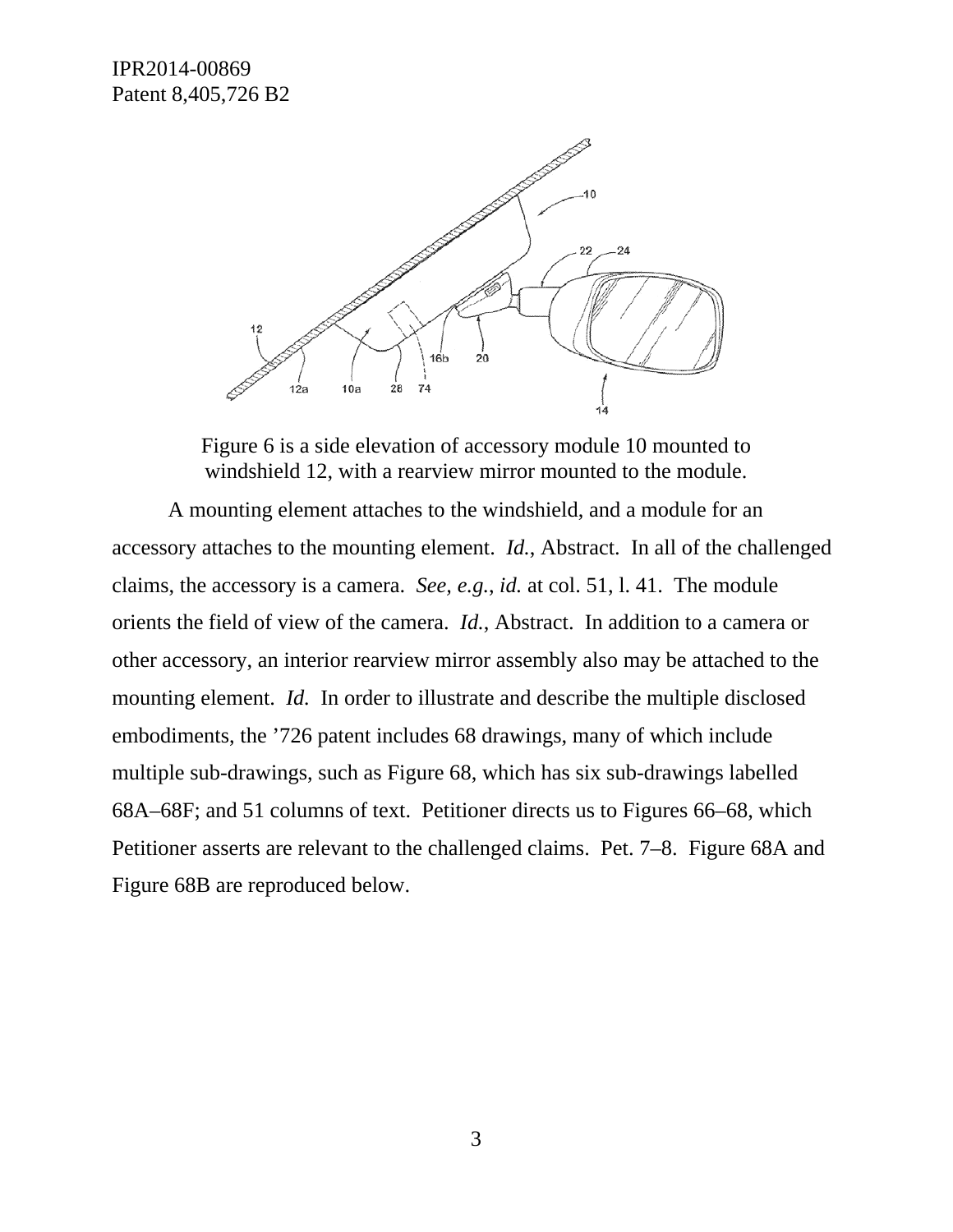

Figure 68A Figure 68B Figures 68A and 68B are plan and perspective views, respectively, of accessory module 2110, accessory housing 2111, and mounting module 2110a.

As shown above, windshield mounted accessory module 2110 includes mounting module 2110a, mounted or secured to an interior surface of a windshield (not shown), and accessory housing 2111, mounted to mounting module 2110a. Ex. 1002, col. 43, ll. 30–35. Accessory housing 2111 includes casing 2111a and cover plate 2111b. *Id.* at col. 43, ll. 35–36. Cover plate 2111b defines cavity 2113, which is recessed within casing 2111a. *Id.* at col. 43, ll. 48–49. Accessory housing 2111 includes a camera or image sensor (not shown), which is positioned within housing 2111 and aligned with an aperture or opening in cavity 2113 of cover plate 2111b. *Id.* at col. 43, ll. 49–53. Independent claim 1 requires the housing to have a wedge-shaped recess that tapers from the vehicle windshield. *Id.* at col. 51, ll. 45–49. Independent claims 28 and 40 require the recess in the housing to taper, but do not require a wedge-shape. *Id.* at col. 54, ll. 33–37; col. 56, ll. 49–53. Independent claims 33 and 47 require a recess, but do not specify the shape. *Id.* at col. 55, ll. 32–33; col. 57, ll. 48–49. When assembled and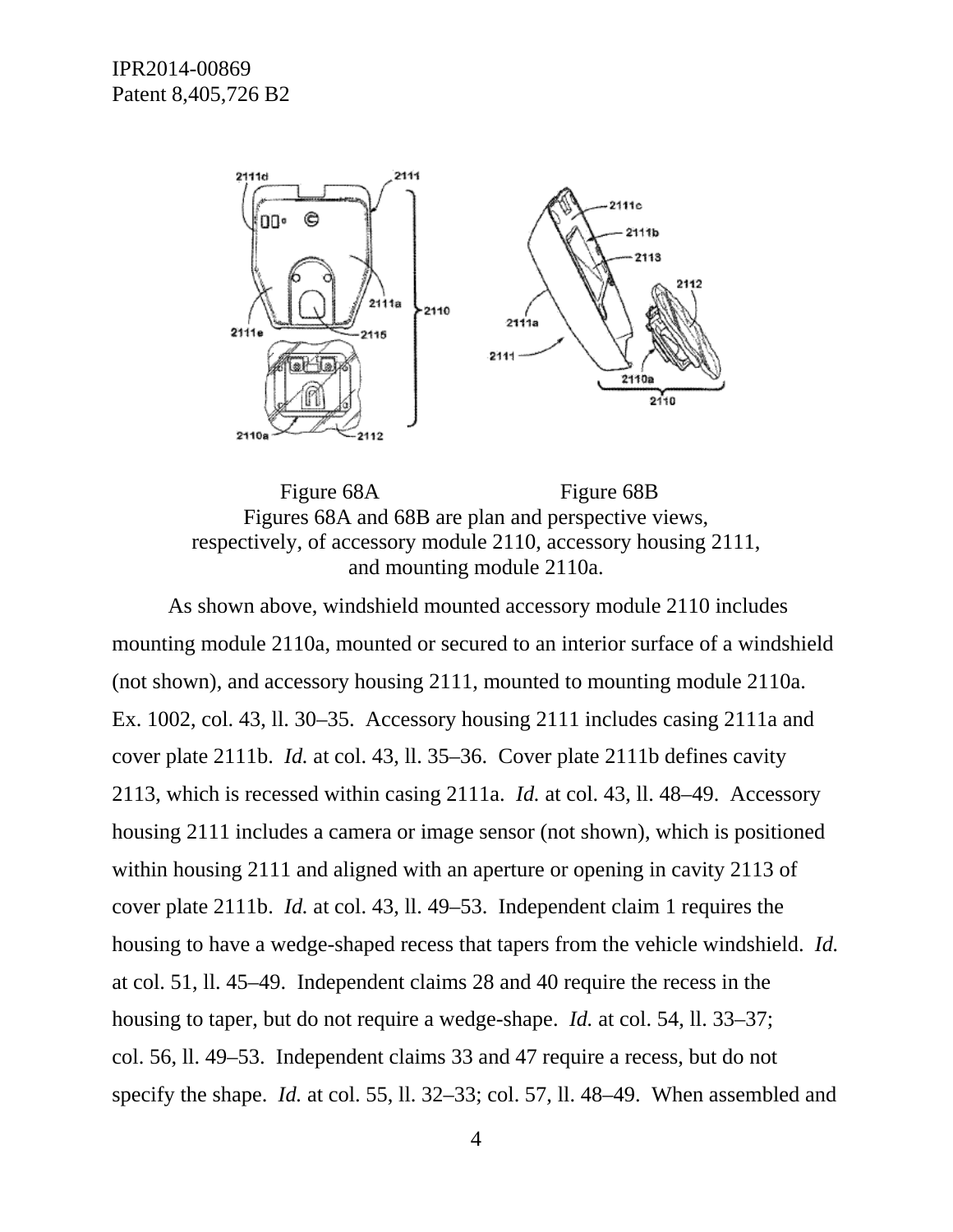mounted at the windshield, the camera of accessory module housing 2111 is oriented in a generally horizontal position for viewing through aperture 2113a and capturing an image occurring generally in front of the vehicle. *Id.* at col. 44, ll. 31–36.

## *C. Illustrative Claim*

Among the challenged claims, claims 1, 28, 33, 40, and 47 are independent claims. All of the challenged claims relate to "[a]n accessory system for a vehicle." *See, e.g.*, Ex. 1002, col. 51, l. 20. Claim 1, reproduced below, is illustrative of the claimed invention:

> 1. An accessory system for a vehicle, said vehicular accessory system comprising:

a mounting element;

 wherein a first side of said mounting element comprises an attachment portion for attachment of said mounting element at a vehicle windshield of a vehicle equipped with the accessory system;

 wherein, at least when said mounting element is attached at the vehicle windshield, a module is mounted at a second side of said mounting element that opposes said first side;

 wherein said module comprises a housing having a windshield-facing side that faces towards the vehicle windshield when said module is mounted at said second side of said mounting element attached at the vehicle windshield;

 wherein said housing of said module has a cabin-facing side that faces away from the vehicle windshield towards the interior cabin of the equipped vehicle when said module is mounted at said second side of said mounting element attached at the vehicle windshield;

 wherein a camera is disposed in said housing between said windshield-facing side of said housing and said cabin-facing side of said housing;

wherein said camera comprises an imager and a lens;

 wherein said windshield-facing side of said housing comprises a generally wedge-shaped recess: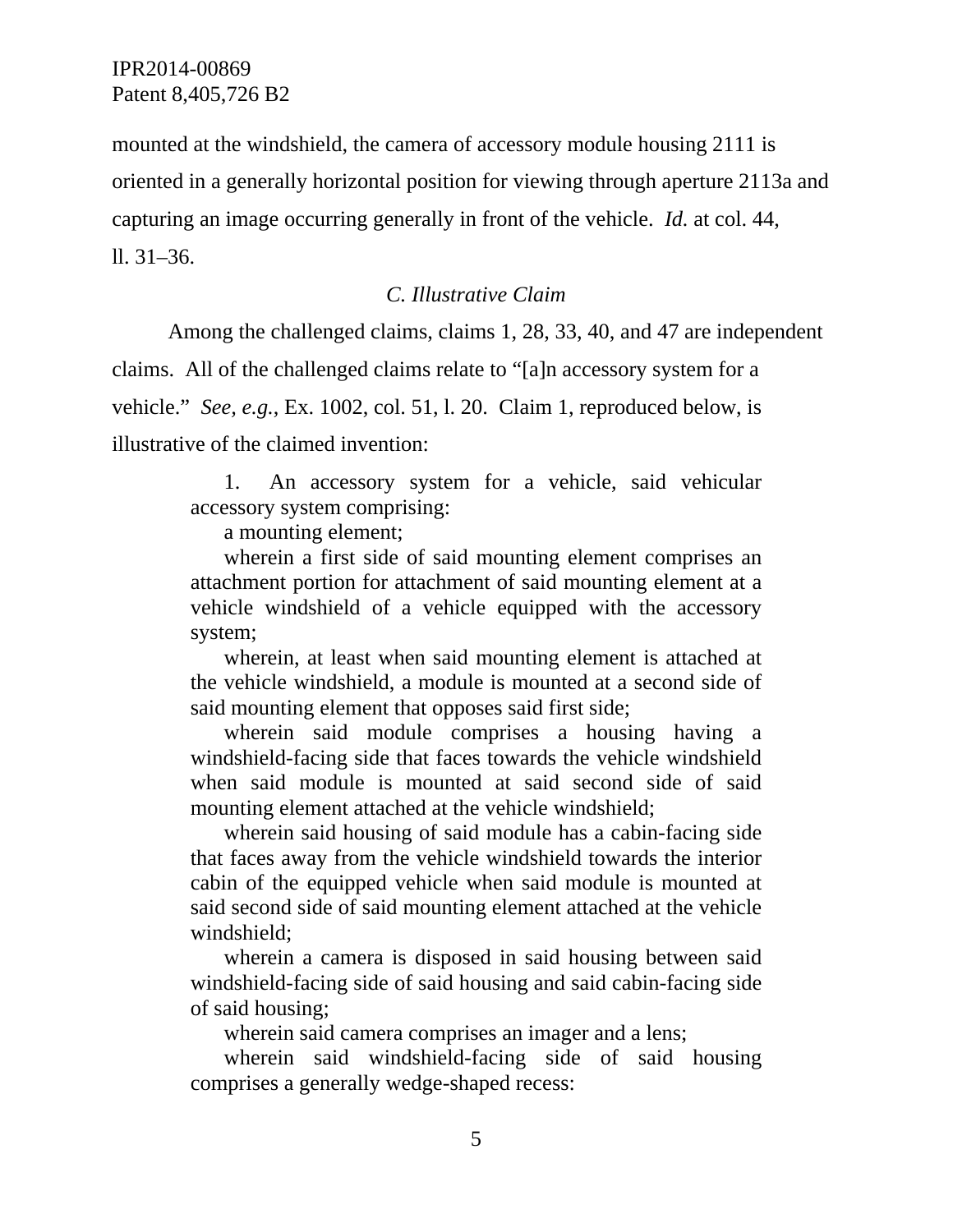wherein, with said module mounted at said mounting element attached at the vehicle windshield, said wedge-shaped recess tapers from the vehicle windshield; and

 wherein said camera, with said module mounted at said mounting element attached at the vehicle windshield, views through the vehicle windshield via said wedge-shaped recess.

# *D. References Relied Upon*

Petitioner relies upon the following prior art references:

| Reference               | Date                        | <b>Exhibit Number</b> |
|-------------------------|-----------------------------|-----------------------|
| Ponziana,               | Issued May $23, 2000$       | Ex. 1004              |
| U.S. Pat. No. 6,066,933 |                             |                       |
| Kakinami,               | <b>Issued Mar. 17, 1992</b> | Ex. 1005              |
| U.S. Pat. No. 5,096,287 |                             |                       |
| Kuehnle,                | Issued May 21, $2002$       | Ex. 1006              |
| U.S. Pat. No. 6,392,218 |                             |                       |
| Blank,                  | <b>Issued Nov. 19, 1996</b> | Ex. 1007              |
| U.S. Pat. No. 5,576,687 |                             |                       |

## *E. The Asserted Grounds*

Petitioner asserts the following grounds of unpatentability under 35 U.S.C.

### § 103:

| Claim(s) Challenged      | <b>Statutory Basis</b> | References   |
|--------------------------|------------------------|--------------|
| $1, 6, 7, 9-14, 17, 18,$ | \$103(a)               | Ponziana     |
| $28-30, 33, 37-41,$      |                        | Kakinami     |
| 45–48, 52–60, and 65     |                        | Kuehnle      |
| 16, 42, and 49           | \$103(a)               | Ponziana     |
|                          |                        | Kakinami     |
|                          |                        | Kuehnle      |
|                          |                        | <b>Blank</b> |

## II. ANALYSIS

## *A. Real Parties In Interest*

In accordance with 37 C.F.R. § 42.8(b)(1), Petitioner identified "TRW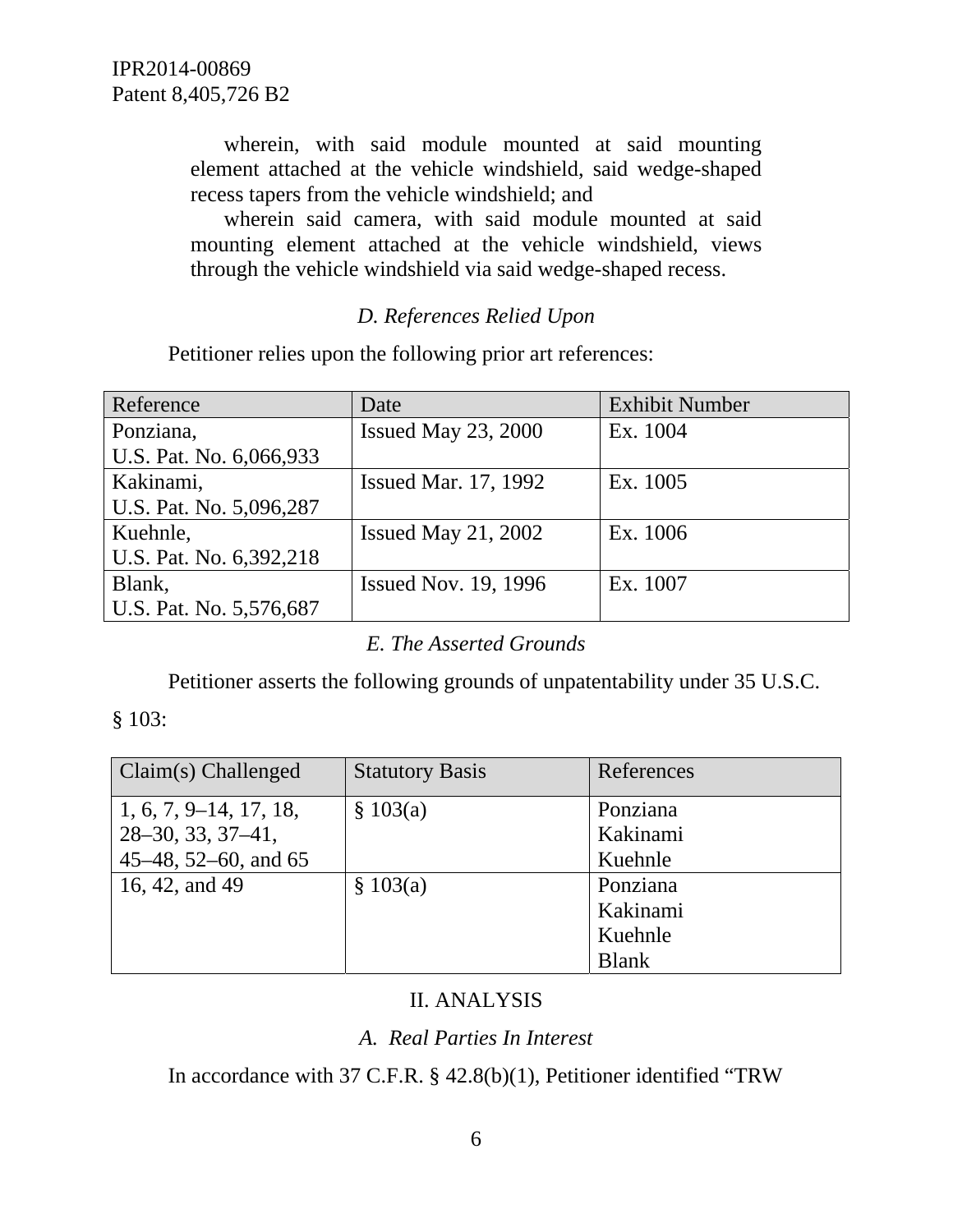Automotive U.S. LLC of Farmington Hills, Michigan" as the sole real party in interest. Pet. 2.

Patent Owner asserts that Petitioner has "has made statements that call into question the true identities" of the real parties in interest, as required by 35 U.S.C. § 312(a)(2). Prelim. Resp. 7. According to Patent Owner, Petitioner "muddies the issue" by identifying "TRW Automotive Holdings Corp." and "TRW Vehicle Safety Systems Inc." as co-defendants in the related litigation identified by Petitioner and cited in Section I (A), above. Patent Owner also asserts that TRW Automotive Holdings Corp. is the ultimate parent corporation of Petitioner TRW Automotive US LLC and "undoubtedly exhibits a significant measure of control over TRW Automotive U.S. LLC." *Id.* According to Patent Owner, the fact that the Annual Report of Petitioner's parent corporation discusses Petitioner's financial position and operating results "suggests a tight financial integration" between the two companies. *Id.* at 8. Patent Owner fails to state, however, whether it is arguing that both TRW Automotive Holdings Corp. *and* TRW Vehicle Safety Systems Inc. are real parties in interest, or whether it is arguing that only Petitioner's parent company, TRW Automotive Holdings Corp., is a real party in interest. We address below the merits of Patent Owner's assertions for both companies.

A petition for *inter partes* review may be considered only if, *inter alia*, "the petition identifies all real parties in interest." 35 U.S.C. § 312(a)(2). The Office Patent Trial Practice Guide provides guidance regarding factors to consider in determining whether a party is a real party in interest. 77 Fed. Reg. 48,756, 48,759–48,760 (Aug. 14, 2012). Considerations may include whether a non-party "funds and directs and controls" an IPR petition or proceeding. *Id*. at 48,760. Additional relevant factors include: the non-party's relationship with the petitioner;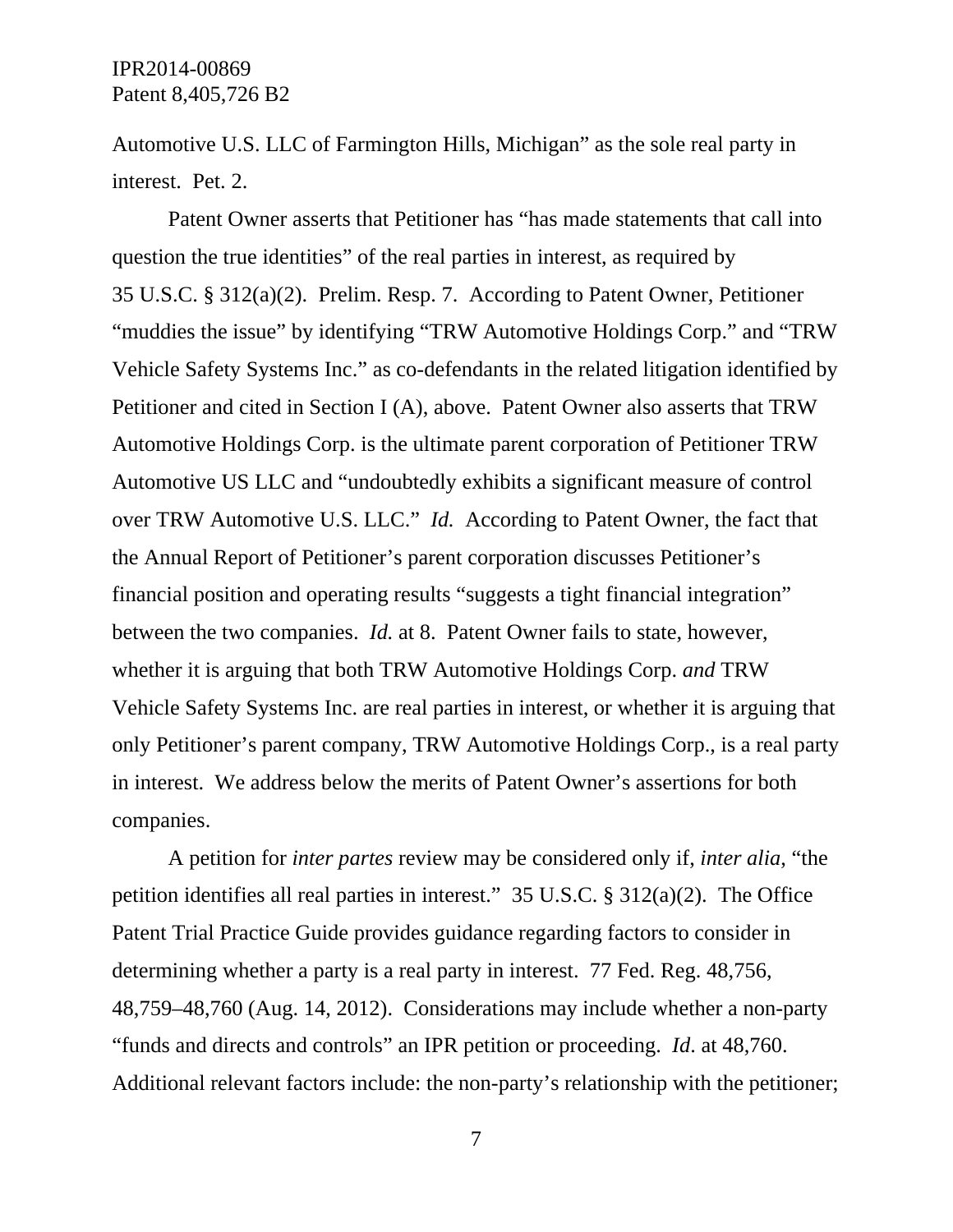the non-party's relationship to the petition itself, including the nature and/or degree of involvement in the filing; and the nature of the entity filing the petition. *Id*. Generally a party does not become a "real party-in-interest" merely through association with another party in an unrelated endeavor. *Id.* A party also is not considered a real party in interest in an *inter partes* review solely because it is a joint defendant with a Petitioner in a patent infringement suit or is part of a joint defense group with a Petitioner in the suit. *Id.*

Whether a non-party is a "real party-in-interest" to an *inter partes* review proceeding "is a highly fact-dependent question." *Id.* at 48,759. There is no "bright line test." *Id.* Courts invoke the term "real party-in-interest" to describe relationships and considerations sufficient to justify applying conventional principles of estoppel and preclusion. *Id.* 

The non-party's participation with a Petitioner may be overt or covert, and the evidence may be direct or circumstantial, but the evidence as a whole must show that the non-party possessed effective control over the Petitioner from a practical standpoint. *Zoll Lifecor Corp. v. Philips Electronics North America Corp.*, IPR2013-00609, Paper 15, 10 (PTAB March 20, 2014). Accordingly, we look to the evidence on which Patent Owner relies to determine the fact dependent issue of whether TRW Automotive Holdings Corp. and TRW Vehicle Safety Systems Inc. are real parties in interest in this proceeding.

Patent Owner speculates (Prelim. Resp. 7–8) about what the evidence "undoubtedly exhibits" or "suggests" concerning the relationship of Petitioner to its parent corporation, TRW Automotive Holdings Corp. This speculation is based on general evidence of a parent/subsidiary relationship in a required Annual Report (Form 10-K) submitted to the U.S. Securities and Exchange Commission (Ex. 2002). The fact the this Annual Report states generally that the parent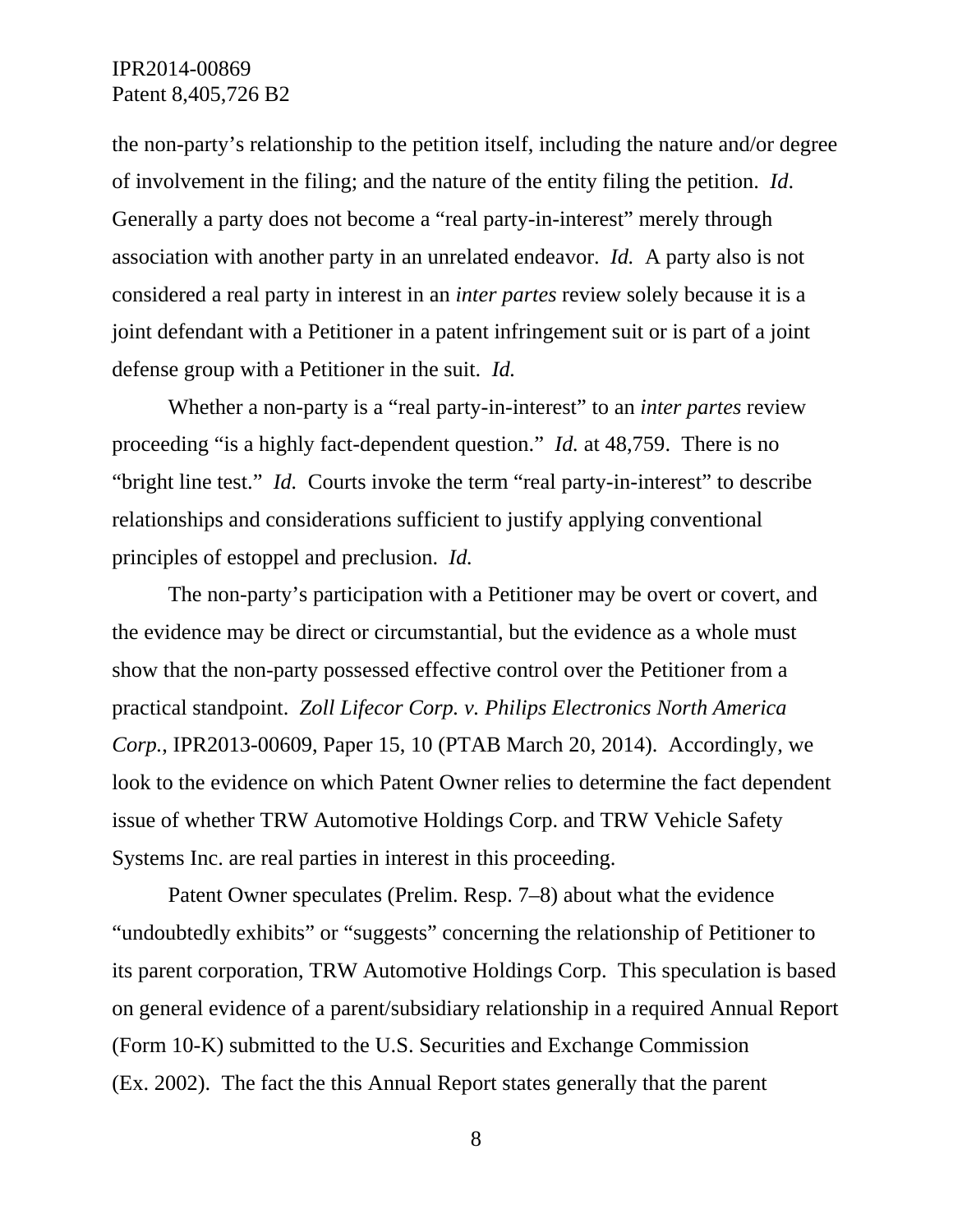-

company "conduct[s] substantially all of [its] operations through subsidiaries" (Ex. 2002, 2) is not persuasive or sufficient evidence to establish "an involved and controlling parent corporation representing the unified interests of itself and Petitioner," as found in *Zoll*. IPR2013-00609, Paper 15, 12.

In *RPX Corp. v. Virnetx, Inc.*, IPR2014-00171, Paper 52 (PTAB June 23,  $2014$ ,<sup>1</sup> the Board discussed a number of factors to determine whether the petitioner RPX was a proxy for a non-party. Those factors include whether the petitioner is compensated by the non-party for filing the petition; whether the petitioner was authorized, explicitly or implicitly, by the non-party to file the petition or to represent the non-party in the *inter partes* review; and whether the petitioner is a "nominal plaintiff" with "no substantial interest" in the IPR challenge. *Id.* at 7–10. Unlike the facts in *RPX*, based on the record before us, there is no persuasive evidence that Petitioner is acting as a proxy for TRW Automotive Holdings Corp.

Patent Owner has not directed us to any evidence establishing a real party in interest relationship between Petitioner and TRW Vehicle Safety Systems Inc. other than Petitioner's identification of the company as "related" and as a codefendant in a lawsuit. In *Denso Corp. v. Beacon Navigation GmbH*, IPR2013- 00026, Paper No. 34, 10–11 (PTAB March 14, 2014), the Board determined that the mere fact that parties are co-defendants or concurrent defendants in litigation does not make them real parties in interest. In *Denso*, as here, there was no persuasive evidence that the non-party engaged in strategic planning, preparation, and review of the *inter partes* review petition. Patent Owner's speculation

<sup>&</sup>lt;sup>1</sup> In *RPX*, the parties submitted a proposed redacted version (Paper 52) of the Board's decision. In Paper 53, the Board entered the redacted decision and ordered that the redacted decision (Paper 52) would be available to the public.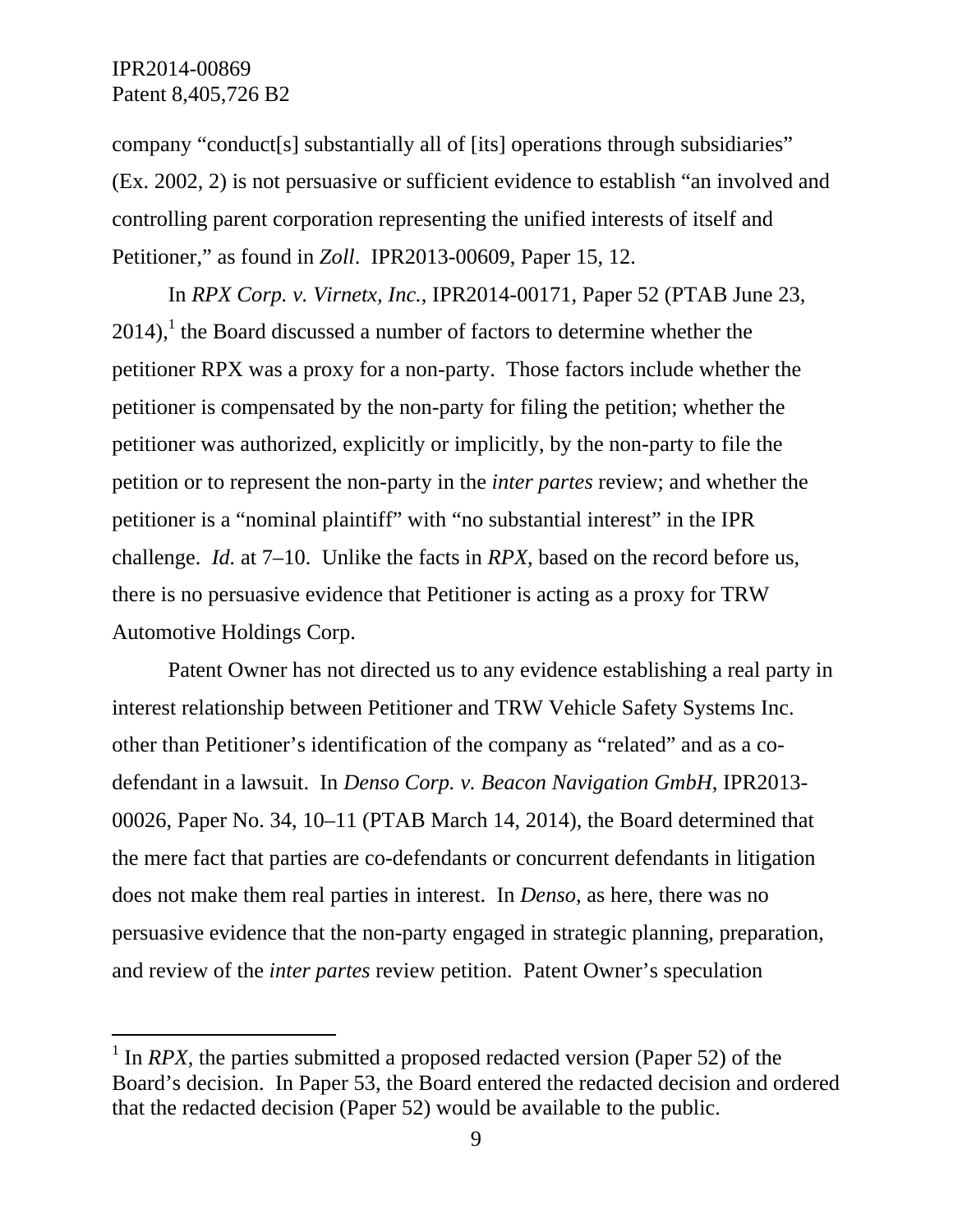-

suggesting that TRW Vehicle Safety Systems Inc. is a real party in interest in this proceeding has no persuasive evidentiary support.

Petitioner's identification of the two other TRW entities as "related to Petitioner" (Pet. 3) does not contradict Petitioner's identification of the sole real party in interest in this proceeding. Patent Owner's speculation about the motives of Petitioner, i.e., that Petitioner "appears to be attempting to evade the estoppel effect" (Prelim. Resp. 8), also is unpersuasive.

Accordingly, based on the evidence before us, Patent Owner fails to establish that either TRW Automotive Holdings Corp. or TRW Vehicle Safety Systems Inc. is a real party in interest in this proceeding.

#### *B. Statutory Bar Under 35 U.S.C. § 315(a)(1)*

Patent Owner asserts that the Petition is barred under 35 U.S.C. § 315(a)(1) based on a counterclaim filed in related litigation. Prelim. Resp. 13–15.

Based on Patent Owner's assertions in the Preliminary Response,<sup>2</sup> Patent Owner filed a complaint in March 2013 against Petitioner *but never served the complaint*. Prelim. Resp. 13. Before any complaint was served, Petitioner filed an Answer, which included a Counterclaim, asserting invalidity of the '726 patent. *Id.* According to Patent Owner, Petitioner filed its Petition in this proceeding after it filed its Answer and Counterclaim. *Id.*

<sup>&</sup>lt;sup>2</sup> In the entire discussion of the asserted bar under Section 315(a)(1), Patent Owner does not cite to a single document or other evidence in support of its position. Patent Owner refers to "the complaint of March 2013" (Prelim. Resp. 13), but no such complaint is of record in this proceeding. We are aware that Patent Owner filed an Exhibit 2001 in this proceeding, which is an Answer and Counterclaim in a suit between the parties, but the Preliminary Response does cite to this Exhibit. It is Patent Owner's responsibility to explain specific evidence that supports its arguments, not the Board's responsibility to search the record and piece together evidence that may support Patent Owner's arguments.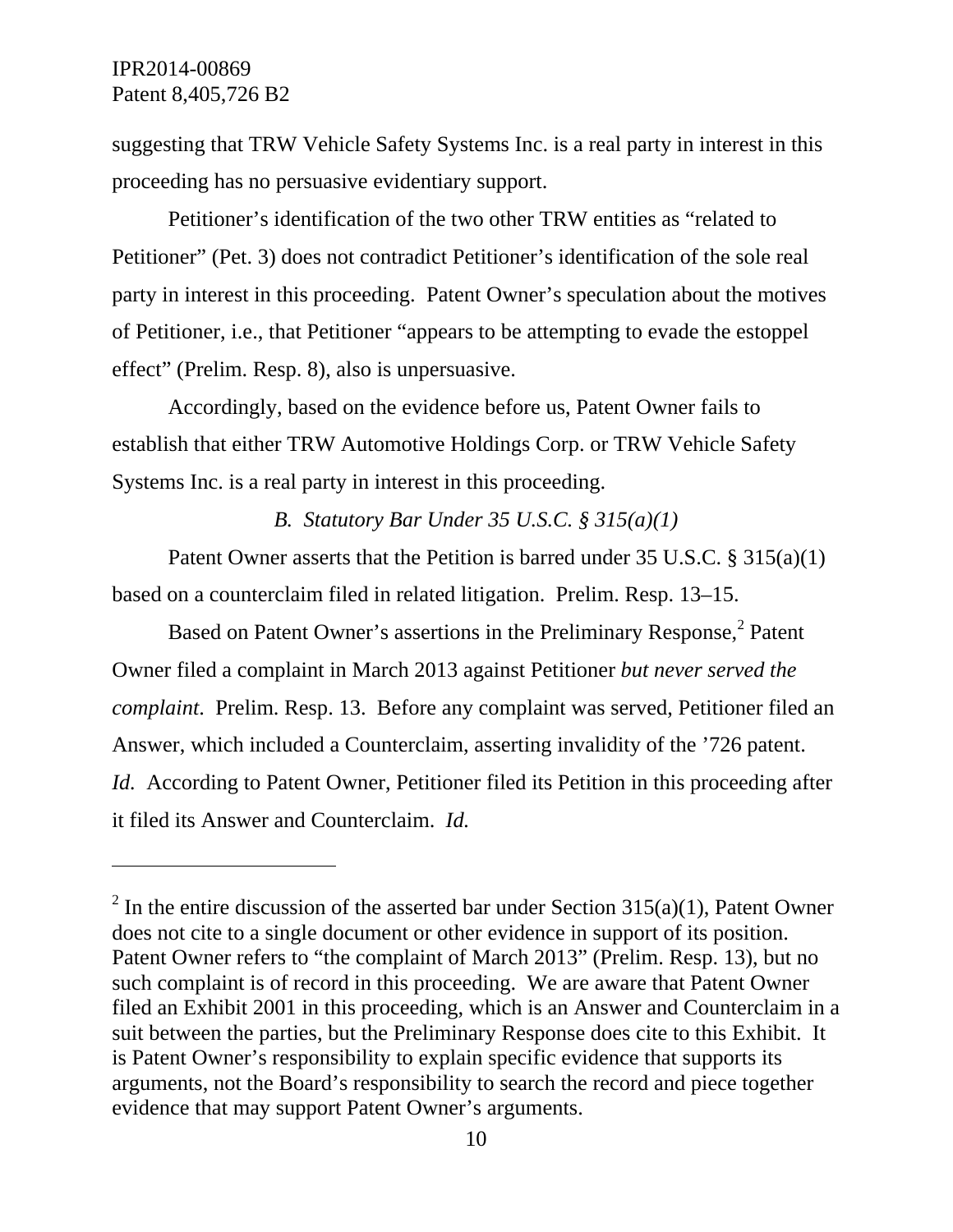Based on these asserted facts, Patent Owner argues that the so-called "counterclaim" was really the first *filed and served* document in the litigation between the parties, and, according to Patent Owner, it is this "counterclaim" that initiated the law suit. *Id.* at 14. Patent Owner argues the so-called "counterclaim" should be considered the beginning of a civil action challenging the validity of the patent, thus barring a subsequent petition under Section 315(a)(1). *Id.*

Section 315(a)(1) states that "[a]n inter partes review may not be instituted if, before the date on which the petition for such a review is filed, the petitioner or real party in interest filed a civil action challenging the validity of a claim of the patent." Section 315(a)(3), however, provides a specific exemption for a counterclaim. Section 315(a)(3) states that "[a] counterclaim challenging the validity of a claim of a patent does not constitute a civil action challenging the validity of a claim of a patent for purposes of this subsection." Thus, the issue presented is whether the counterclaim filed by Petitioner is a "civil action," under  $\S 315(a)(1)$ , or whether it is a counterclaim under  $\S 315(a)(3)$ .

Petitioner cites the related proceeding of *Magna Electronics Inc. v TRW Automotive Holdings Corp.*, Case 1:13-cv-00324 (W.D. Mich.) Pet. 3. Exhibit 2001 submitted in this proceeding by Patent Owner is an Answer, including a Counterclaim, from this same case. According to the publicly available docket sheet from the court's PACER records for this case, the complaint was filed on March 26, 2013, and an Answer and Counterclaim were filed on May 31, 2013. Ex. 3001, 6. The case then proceeded in normal fashion based on a complaint and Answer with a counterclaim. Neither the caption of the case nor the case number was changed because the named defendants filed an Answer and Counterclaim before the complaint was served. A first amended complaint was filed on June 21, 2013. *Id.* A Joint Status Report was filed on July 11, 2013 identifying Magna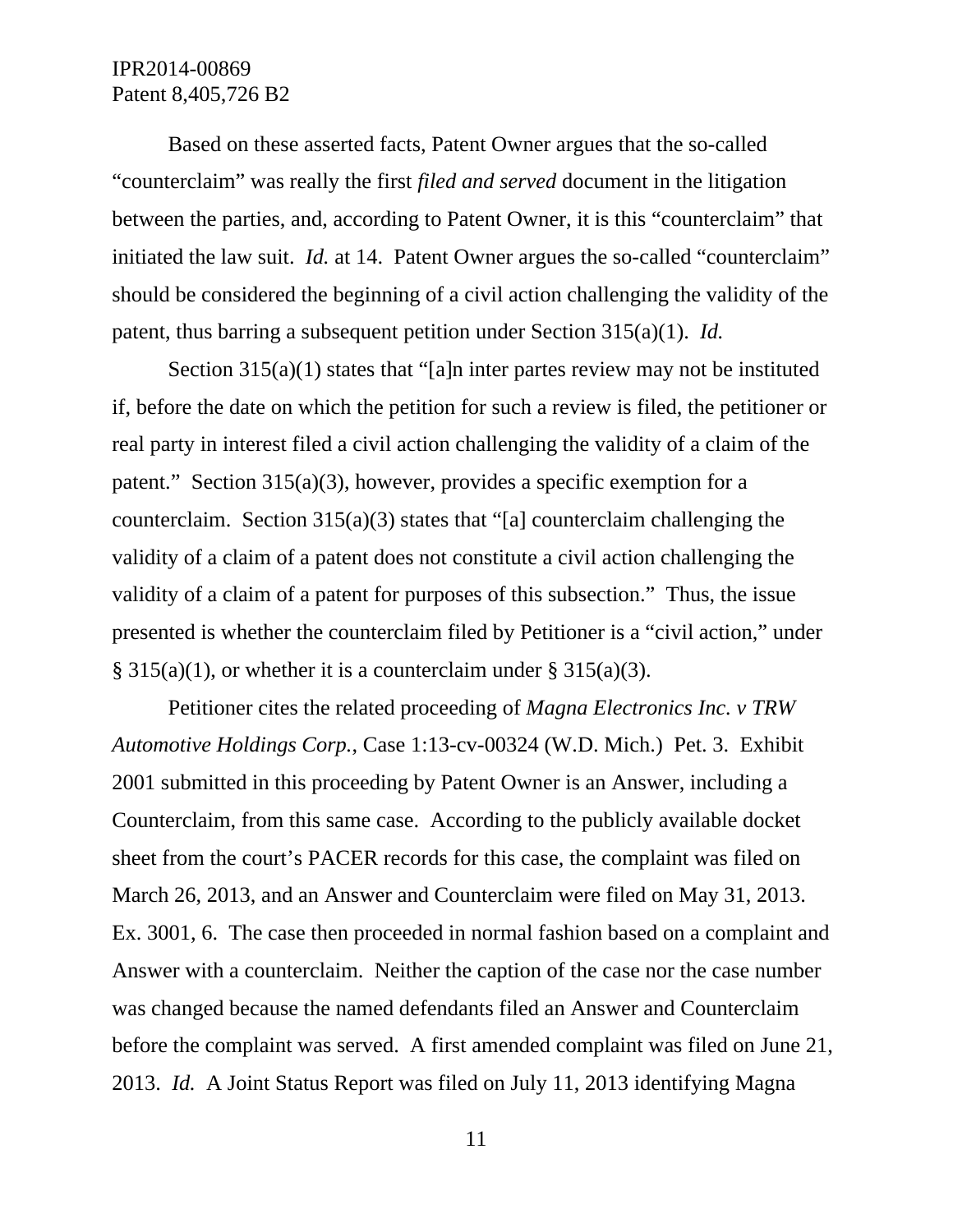Electronics, Inc. as "Plaintiff" and identifying the TRW entities as "Defendant." Ex. 3002, 1. The Joint Status Report also refers to the "counterclaims" asserted by the TRW entities. *Id.* Thus, the court and the plaintiff treated the Answer and Counterclaim as a counterclaim. Based on the evidence of record, there is no bar because a counterclaim is not a civil action pursuant to  $\S 315(a)(3)$ .

#### *C. Claim Construction*

In an *inter partes* review, "[a] claim in an unexpired patent shall be given its broadest reasonable construction in light of the specification of the patent in which it appears." 37 C.F.R. § 42.100(b); *see also* Office Patent Trial Practice Guide, 77 Fed. Reg. 48,756, 48,764, 48,766 (Aug. 14, 2012) (*Claim Construction*); *In re Am. Acad. of Sci. Tech. Ctr*., 367 F.3d 1359, 1364 (Fed. Cir. 2004). "[W]hen interpreting a claim, words of the claim are generally given their ordinary and accustomed meaning, unless it appears from the specification or the file history that they were used differently by the inventor." *In re Paulsen*, 30 F.3d 1475, 1480 (Fed. Cir. 1994). Any special definition for a claim term must be set forth in the specification with reasonable clarity, deliberateness, and precision. *Id.*

#### *Cooling Means*

Petitioner proposes a specific construction for the phrase "cooling means to assist in cooling at least one electronic component housed in said housing," which appears in claim 14. Pet. 5. Petitioner asserts that this phrase is a means-plusfunction limitation and should be construed to cover the corresponding structure that is described in the Specification and equivalents thereof. *Id.*, *citing*  35 U.S.C. § 112 ¶ 6. According to Petitioner, this phase is limited to the structure of "a ventilation element, such as an air passage between the interior surface of the windshield and the component, or a surface of the component, near the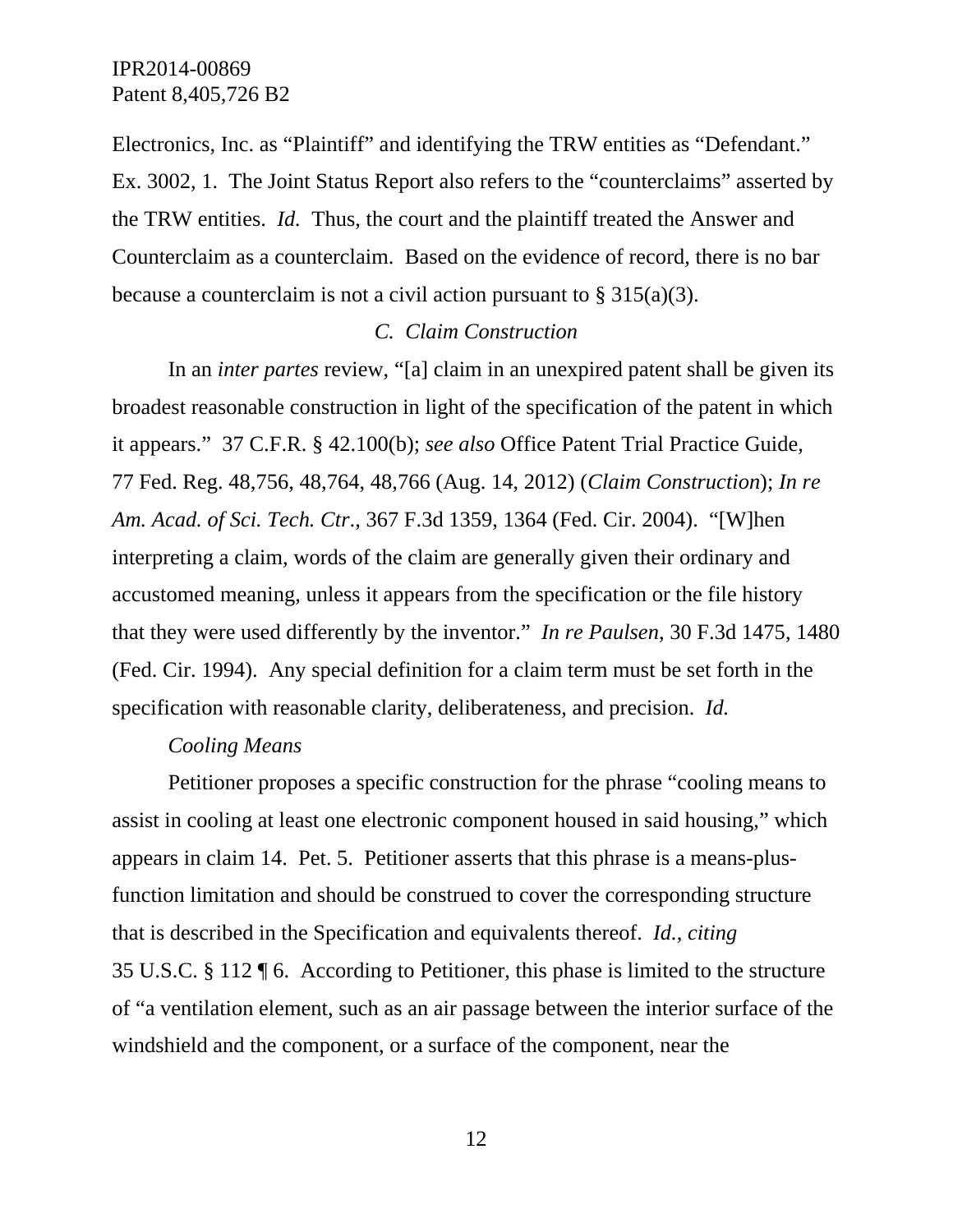$\overline{a}$ 

windshield," as described in the '726 Patent. *Id.*, *citing* Ex. 1002, col. 13, ll. 29–  $38.<sup>3</sup>$ 

Patent Owner agrees that the "cooling means" term is construed under 35 U.S.C. § 112 ¶ 6, but asserts that the structure disclosed in the Specification is "an air passage" and equivalents thereof. Prelim. Resp. 21–22, *citing* Ex. 1002, col. 13, ll. 29–55.

Section 112,  $\P$  6 allows a patentee to express a claim limitation as "a means" or step for performing a specified function without the recital of structure, material, or acts in support thereof." Section 112, ¶ 6 also provides that claim limitations expressed in this manner "shall be construed to cover the corresponding structure, material, or acts described in the specification and equivalents thereof." The use of the term "means," as in claim 14 of the '726 patent, triggers a rebuttable presumption that § 112, ¶ 6 governs the construction of the claim term. *Inventio AG v. ThyssenKrupp Elevator Americas Corp.*, 649 F.3d 1350, 1356 (Fed. Cir. 2011). Here, it is clear that § 112, ¶ 6 governs. We construe the function of a means-plus-function limitation to include the limitations contained in the claim language, and only those limitations. *Cardiac Pacemakers, Inc. v. St. Jude Med., Inc*., 296 F.3d 1106, 1113 (Fed. Cir. 2002). The function recited in claim 14 is "to assist in cooling at least one electronic component housed in said housing."

The structure disclosed in the written description of the specification is the corresponding structure only if the written description of the specification or the prosecution history clearly links, or associates, that structure to the function recited

<sup>&</sup>lt;sup>3</sup> Petitioner's assertion is in accord with 37 C.F.R.  $\S$  42.104(b)(3) ("Where the claim to be construed contains a means-plus-function or step-plus-function limitation as permitted under 35 U.S.C. § 112(f), the construction of the claim must identify the specific portions of the specification that describe the structure, material, or acts corresponding to each claimed function.")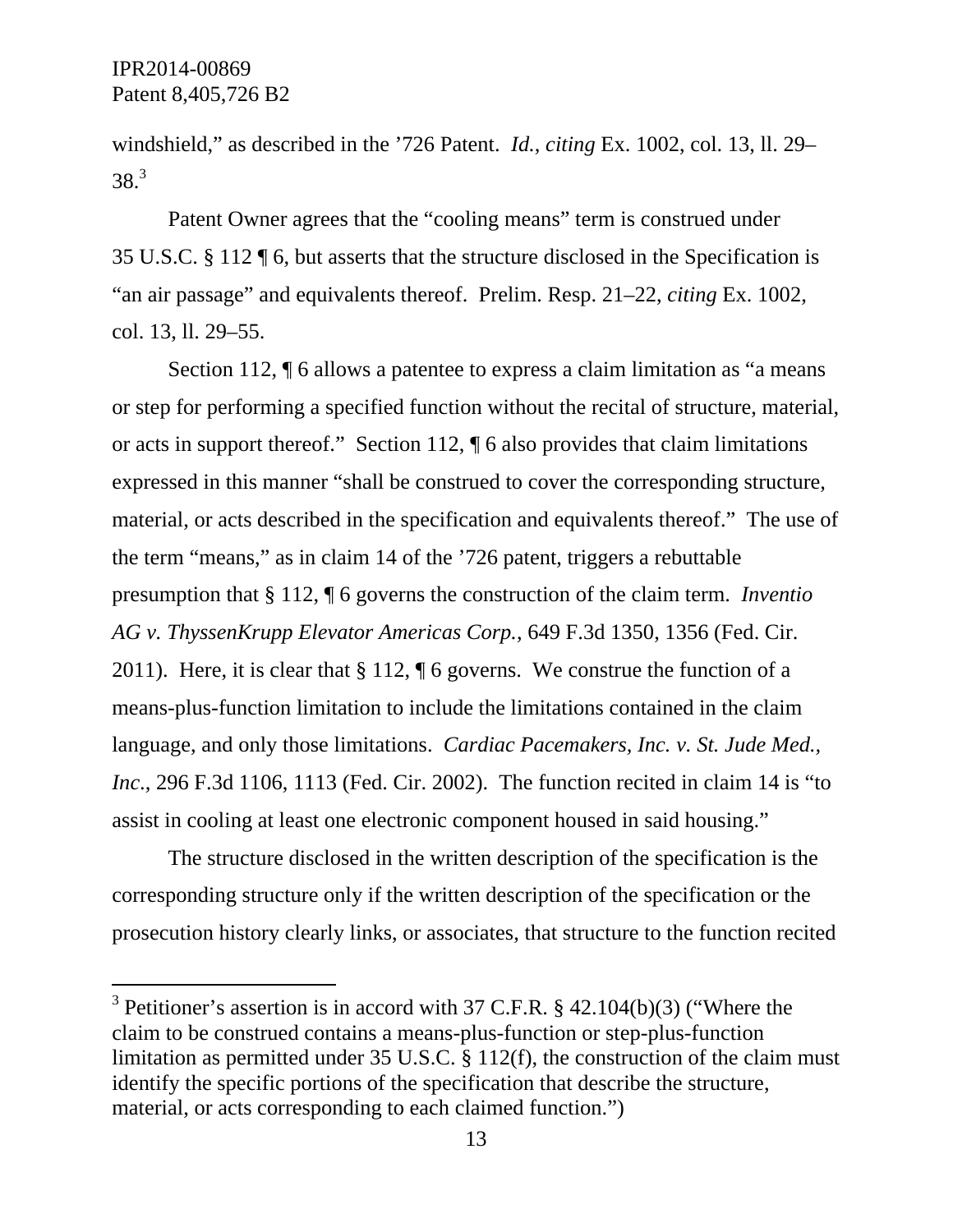in a means-plus-function claim limitation. *B. Braun Med., Inc. v. Abbott Labs.*, 124 F.3d 1419, 1424 (Fed. Cir. 1997). Reviewing the Specification, we find clear and unambiguous reference to the structure for the "cooling means."

The '726 patent discloses that it may be desirable to provide a ventilation element, such as a ventilation passage or air passage, between the interior surface of the windshield and the component or a surface of the component closest to the windshield, in order to cool the accessory using air flowing through the passage. Ex. 1002, col. 13, ll. 29–35. The Specification then states that "the accessory module of the present invention may include such a passageway along the interfacing surface against the windshield." *Id.* at col. 13, ll. 35–39. Thus, the structure disclosed to assist in cooling at least one electronic component housed in the housing is a passageway in the accessory module along the interfacing surface of the accessory module against the windshield.

The Specification also describes additional, optional structures that may assist in cooling, such as fins on the surface of the accessory module or a fan. Ex. 1002, col. 13, ll. 37–48. Structural limitations from the written description that are unnecessary to perform the claimed function, however, cannot be imported into the claim. *Welker Bearing Co. v. PhD, Inc*., 550 F.3d 1090, 1097 (Fed. Cir. 2008) (citing *Wenger Mfg., Inc. v. Coating Mach. Sys., Inc.*, 239 F.3d 1225, 1233 (Fed. Cir. 2001)). Thus, these optional structures, which are not necessary to perform the claimed function, are not part of the structure in claim 14.

Accordingly, for purposes of this Decision, and based on the record before us, the structure corresponding to the "cooling means" in claim 14 is a passageway in the accessory module along the interfacing surface of the accessory module against the windshield, and its equivalents.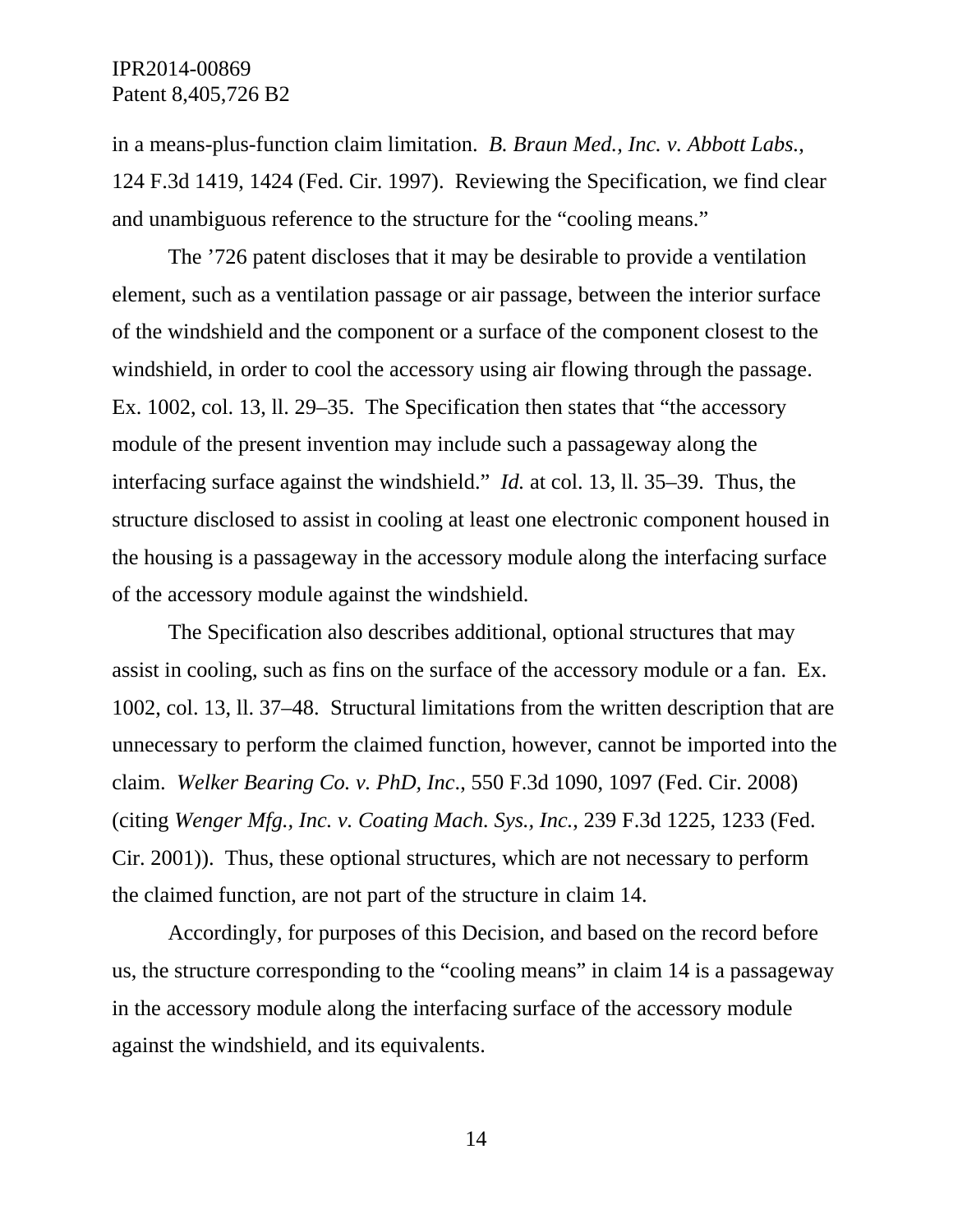### *"Imager"*

 $\overline{a}$ 

Petitioner proposes that the claim term "imager," which appears in all the challenged claims, $4$  should be construed to mean "a video camera, CMOS imaging array sensor, CCD sensor, or the like, with or without a lens, which may be a separate element." Pet. 6. We note that the '726 patent refers to an "image sensor or camera (preferably a video camera, such as a CMOS imaging array sensor, a CCD sensor or the like, such as the types disclosed in commonly assigned, U.S. Pat. Nos. 5,550,677; 6,097,023 and 5,796,094, which are hereby incorporated herein by reference)." Ex. 1002, col. 12, ll. 37–42.

Patent Owner asserts that Petitioner's proposed construction violates "the broadest *reasonable* construction rubric and the doctrine of claim differentiation." Prelim. Resp. 4. According to Petitioner, "the claimed imager of the '726 patent must be distinct from a lens." *Id.* at 22.

We have considered Petitioner's and Patent Owner's proposed constructions but determine that no express construction of the term "imager" is necessary for purposes of this Decision.

#### *D. Asserted Grounds of Unpatentability*

*1. Obviousness Based on Ponziana, Kakinami, and Kuehnle* 

Petitioner asserts that "[c]laims 1, 6-7, 9-14, 17-18, 28-30, 33, 37-41, 45-48, 52-60, and 65 are invalid and unpatentable under 35 U.S.C. 103(a) as obvious over Ponziana (Ex. 1004) in view of Kakinami (Ex. 1005) *and* Kuehnle (Ex. 1006)." Pet. 11 (emphasis added). Thus, Petitioner appears to assert a single ground of unpatentability based on the combination of all three references against all the

<sup>&</sup>lt;sup>4</sup> *See, e.g.*, claim 1, which includes the limitation "wherein said camera comprises" an imager and a lens." Ex. 1002, col. 51, l. 44.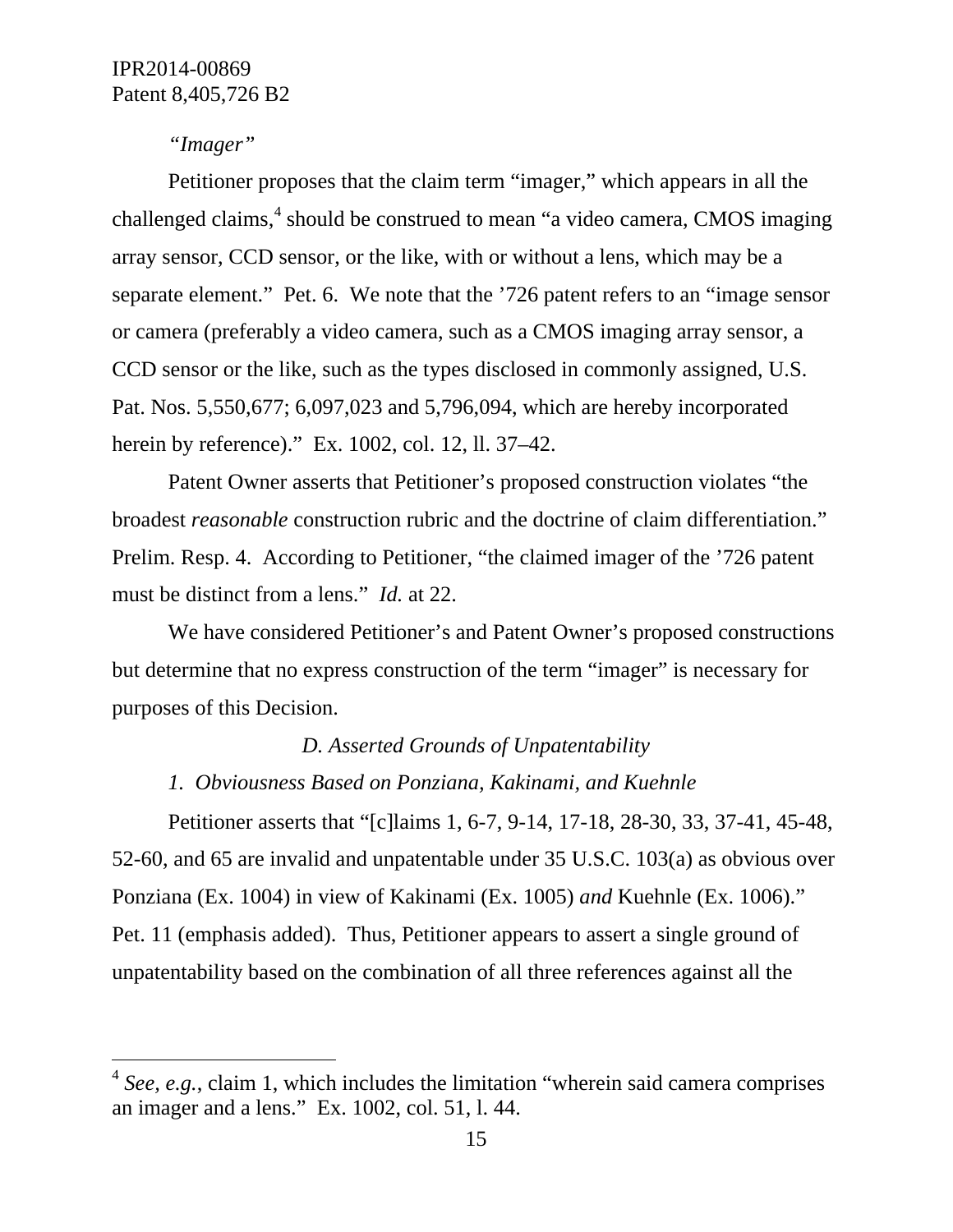challenged claims.<sup>5</sup> Petitioner states that "[t]he primary reference is Ponziana," which, according to Petitioner, "contains all of the limitations in each claim, except for certain details of the recess in the housing, which is nevertheless suggested by Ponziana, but not expressly taught." *Id.* at 12. Petitioner also asserts, however, that the "housing recess shape limitations" are "clearly met" by Kakinami "*and/or*" Kuehnle. *Id.* (emphasis added).<sup>6</sup> Here, Petitioner appears to be asserting three different grounds of unpatentability, based on either two or three references: (1) Ponziana, Kakinami, and Kuehnle; or (2) Ponziana and Kakinami; or (3) Ponziana and Kuehnle. Based on the ambiguous and inconsistent identification of the references and application of the references to the challenged claims, it is uncertain how the challenged claims are unpatentable in light of the references, as required by 37 C.F.R. § 42.104(b)(3), (4).

#### *a. Ponziana*

l

Petitioner states that Ponziana is the "primary reference" (Pet. 12), so we begin with an analysis of Ponziana. According to Petitioner, "Ponziana contains all of the limitations in each claim, except for certain details of the recess in the housing, which is nevertheless suggested by Ponziana, but not expressly taught." *Id*. Petitioner admits that Ponziana does not expressly describe the shape of the recess in which the sensor sits." *Id.* 

Ponziana discloses a rain sensing system. Ex. 1004, col. 1, ll. 8–14. The general structure of the system is shown in Figure 3 from Ponziana, which is

<sup>5</sup> *See also, e.g.*, Petitioner's discussion of independent claim 33, stating that "[i]n summary, Ponziana discloses, in combination with Kakinami *and* Kuehnle, all of the limitations from claim 33 of the '726 Patent." Pet. 41 (emphasis added). <sup>6</sup> *See also, e.g.*, Petitioner's further discussion of independent claim 33, stating that "claim 33 is not inventive over the prior art forward-facing camera modules taught by Ponziana, Kakinami, *and/or* Kuehn." Pet. 41 (emphasis added).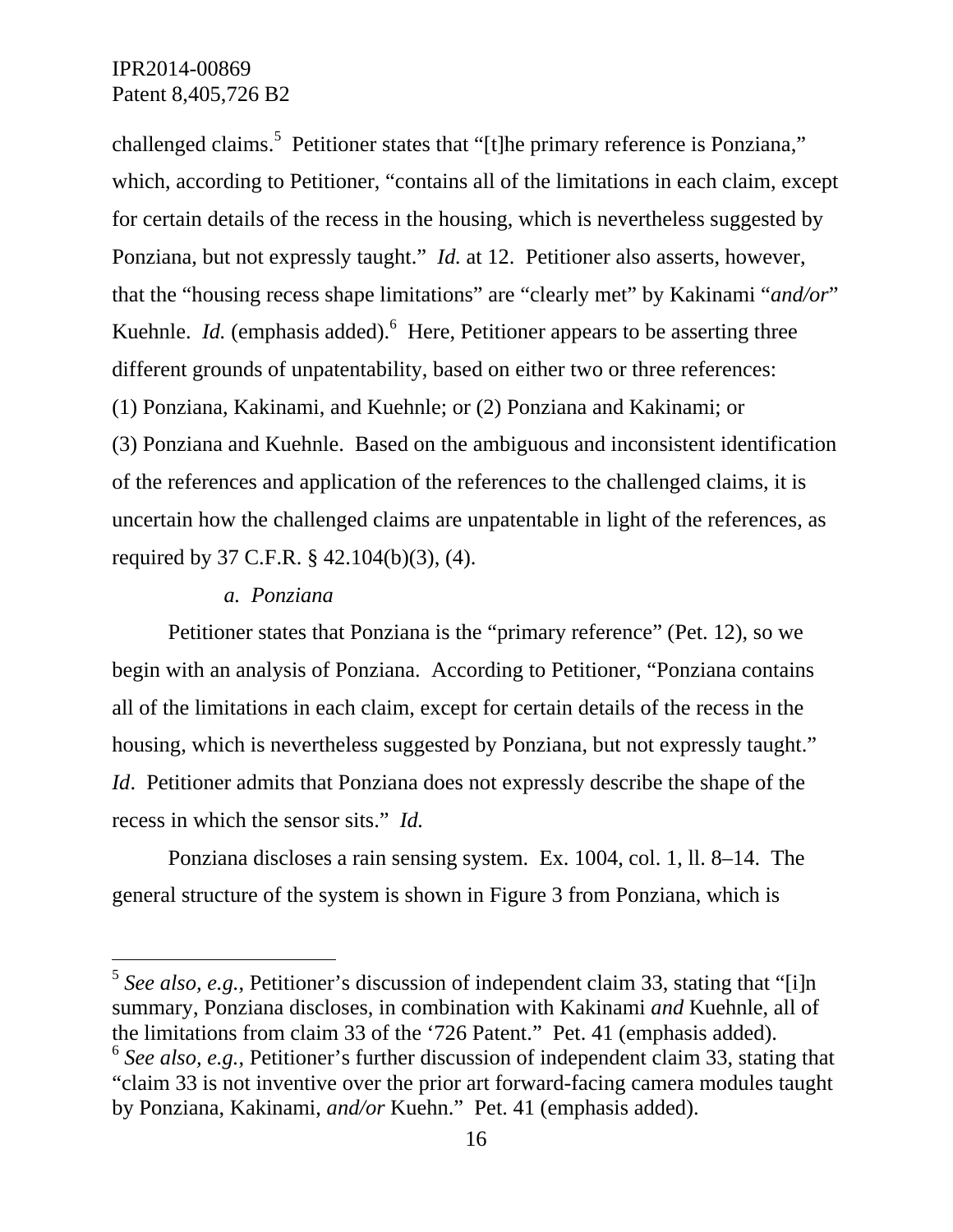reproduced below.

 $\overline{a}$ 



Figure 3 from Ponziana is a fragmentary sectional view showing rain sensor 24 mounted on mirror mount 26

As shown in Figure 3, sensor 24 is mounted on a first mounting structure 26, which, in turn, is adhered to inner surface 15b of windshield 15 using a suitable adhesive 28. Ex. 1004, col. 3, ll. 9–13. While the Ponziana disclosure is directed to a rain sensor, Ponziana states that a "CCD camera"<sup>7</sup> may be provided as the sensor 24. *Id.* at col. 3, ll. 65–67.

Sensor 24 includes a housing 30. *Id.* at col. 3, ll. 14–15. Inside the housing is sensor circuit board 38, which includes a plurality of optical sensors 40. *Id.* at col. 3, ll. 24–26. As shown in Figure 3, circuit board 38 is mounted directly within housing 30 using suitable screws or fasteners 37.

Housing 30 includes a first side 31 (*see* Figure 4) having an angled wall 30a, which defines first mounting area 32 for receiving mounting structure 26. *Id.* at col. 3, ll. 17–20. Housing 30 also includes second side 33 (*see* Figure 4) defining

<sup>&</sup>lt;sup>7</sup> As explained in Patent No. 6,097,023, (Ex. 3003), incorporated by reference into the '726 patent (Ex. 1002, col. 12, ll. 37–42), a photosensing array may be a charge couple device (CCD) array of the type commonly utilized in video camcorders and the like. Ex. 3003, col. 8, ll. 40–42.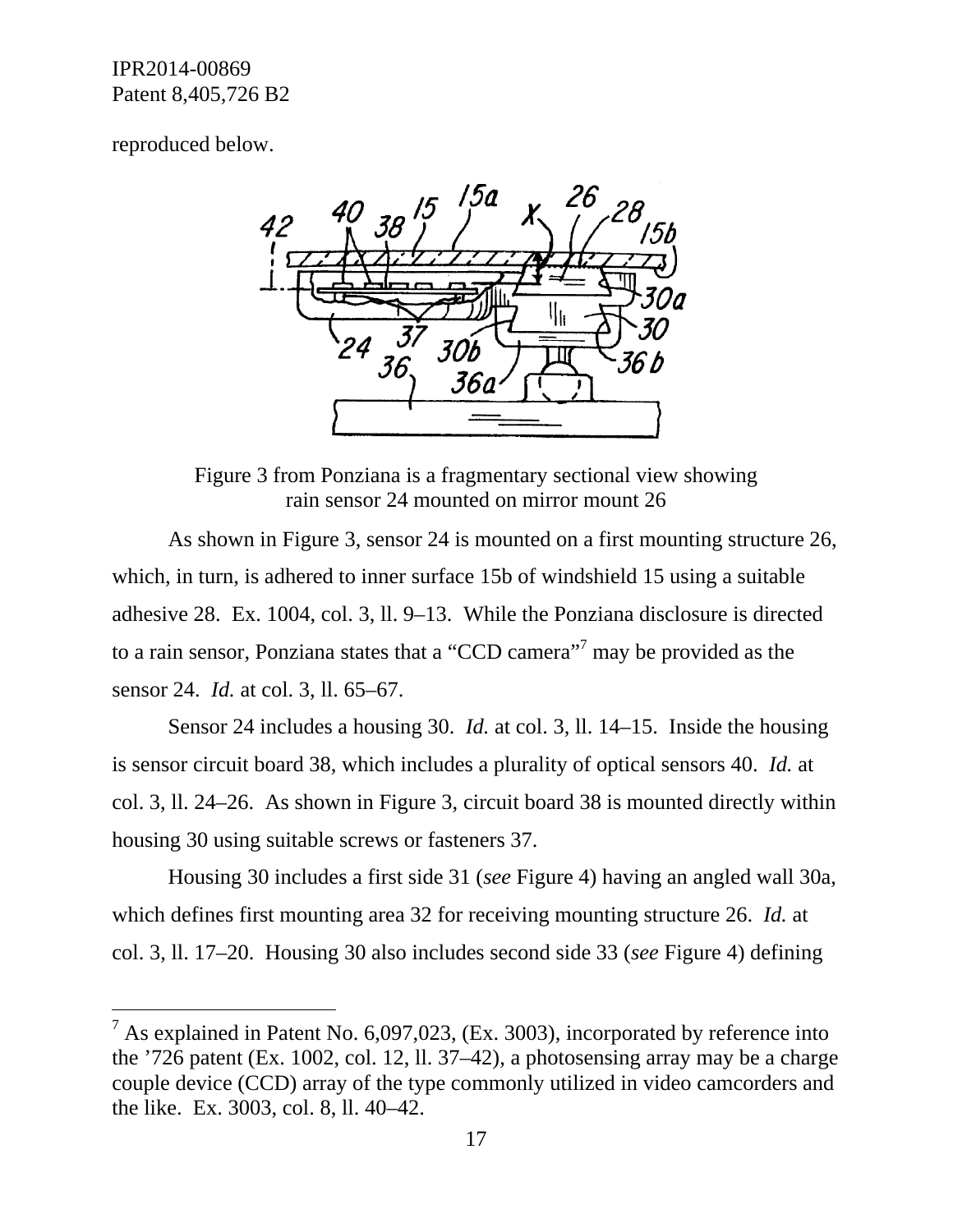$\overline{a}$ 

second angled wall 30b, which defines second mounting area  $34<sup>8</sup>$  for receiving and supporting base 36a of a mirror 36. *Id.* at col. 3, ll. 20–23. As shown in Figure 3 and as described in Ponziana, mounting area 32 and mounting area 34 define a generally trapezoidal or dove tail shape, which connect sensor 24 to windshield 15 and connect mirror 36 on sensor 24, respectively. *Id.* at col. 4, ll. 25–28.

#### *b. Kakinami*

As shown below in Figure 2a from Kakinami, Kakinami discloses a video camera mounted to an arm, which also supports the rear view mirror.



Fig. 2a

Figure 2a is a cross-sectional view of mounted camera.

 $8$  In some places, Ponziana uses reference numeral 30 to refer to both the housing (*see, e.g.*, Ex. 1004, col. 3, ll. 15, 17, 20) and a second mounting area (*see, e.g.*, *id.* at col. 4, ll. 15–16, 19, 21). Ponziana, however, initially refers to the second mounting area with reference numeral 34 (*see id.* at col. 3, l. 22), which appears to be the correct designation to avoid confusion with and redundancy with housing 30.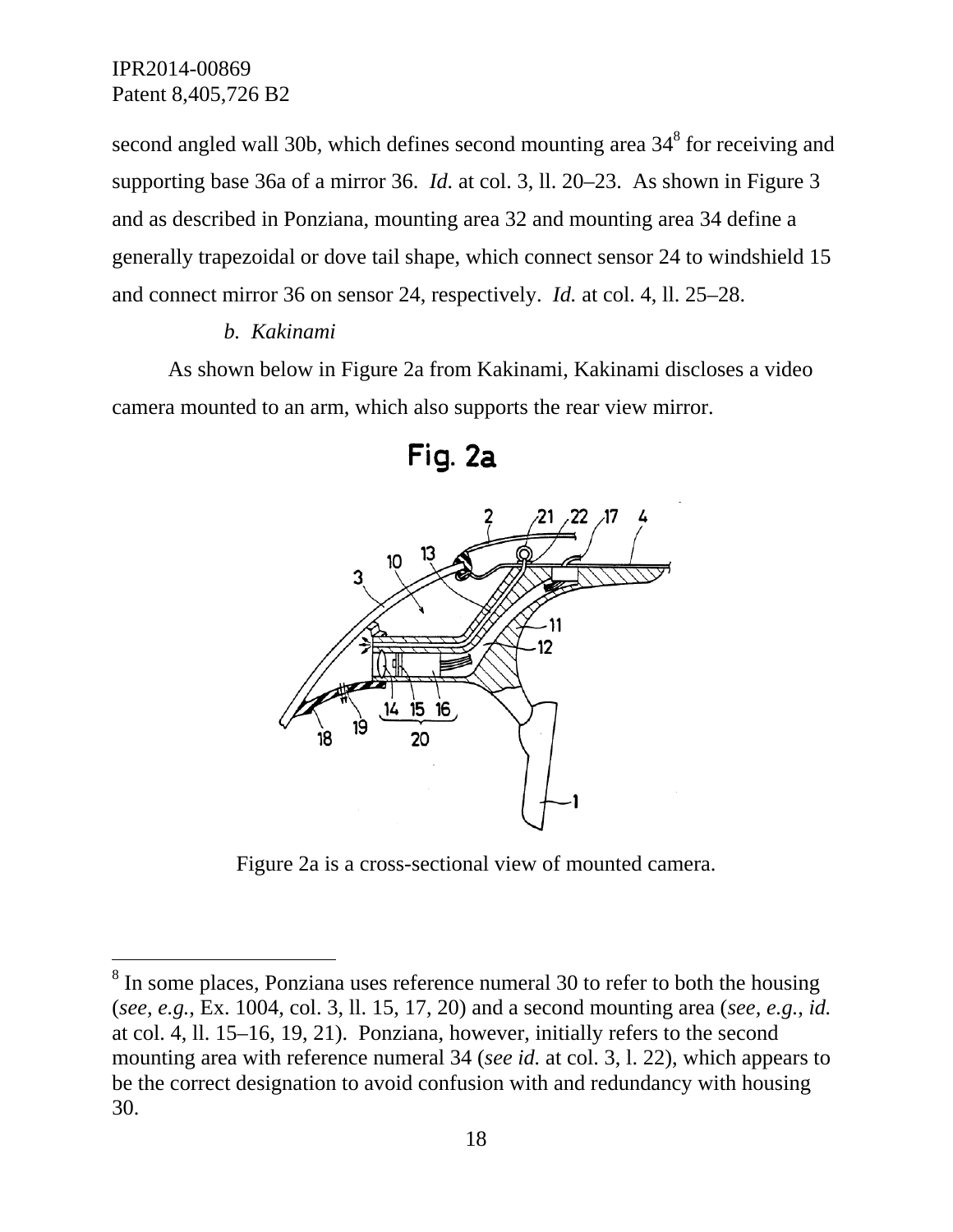As shown above, video camera 20 is mounted in arm 11, which also supports rear view mirror 1. Ex. 1005, col. 2, ll. 15–16. Passage 12 in arm 11 is a passageway for electric cables connected to video camera 20. *Id.* at col. 2, ll. 17– 19. Arm 11 also includes passage 13 for air. *Id.* The end portion of passage 12 towards front windshield 3 has a diameter large enough to accommodate video camera 20. *Id.* at col. 22–24.

Air passage 13 opens into boot 18. *Id.* at col. 2, ll. 36–37. Air passage 13 is directed towards front windshield 3. *Id.* at col. 2, ll. 37–38. One end of boot 18 is connected to arm 11 and the other end of boot 18 is pressed against windshield 3 to thereby define a closed chamber with the windshield 3 so the video camera 20 is isolated from both the outside atmosphere and the inside atmosphere of the automobile. *Id.* at col. 2, ll. 39–44.

#### *c. Kuehnle*

As shown in Figure 2 from Kuehnle, reproduced below, Kuehnle discloses a rain sensor. Ex. 1006, col. 2, l. 64–col. 3, l. 4.



FIG. 2 is an assembly view of a rain sensor.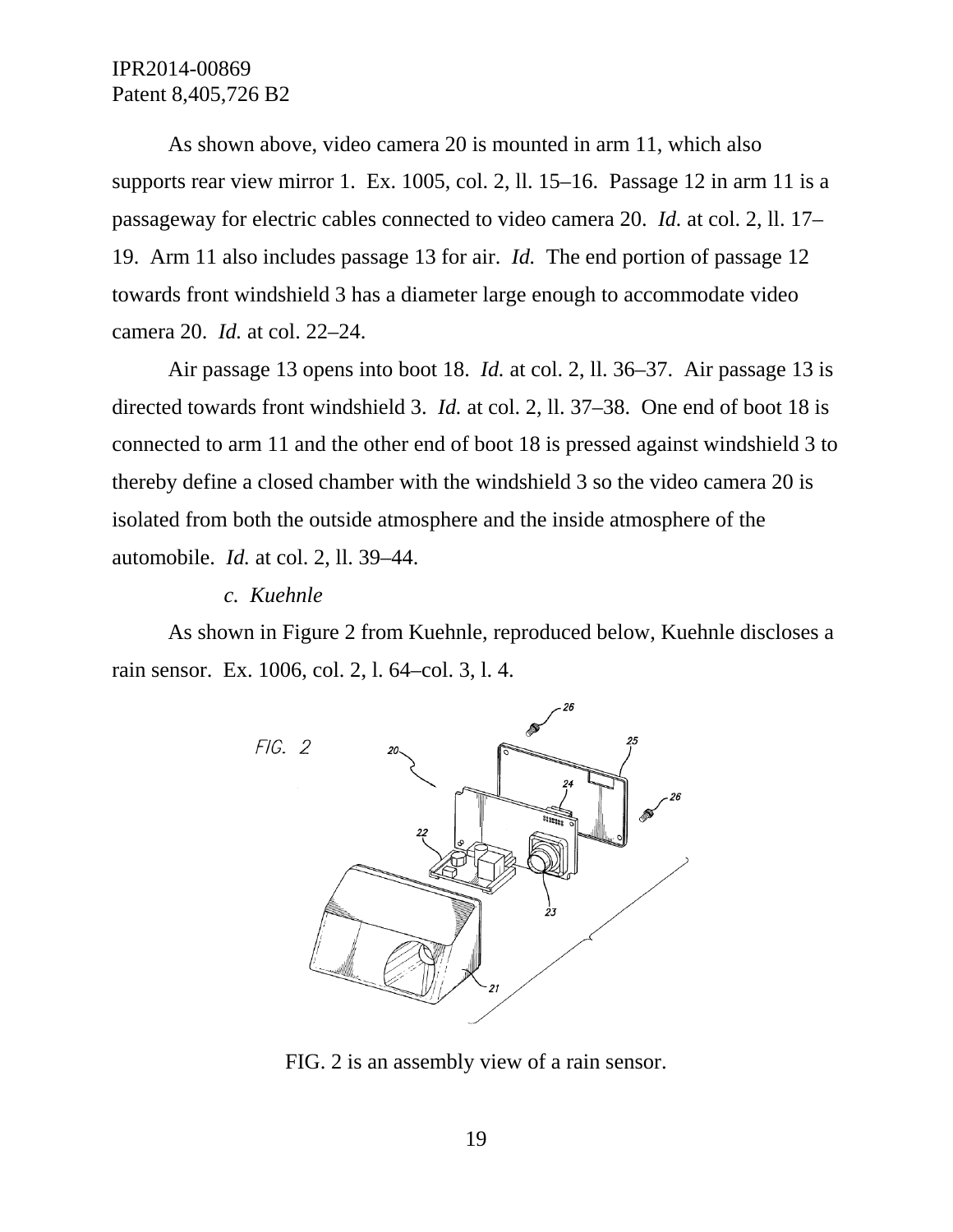$\overline{a}$ 

Sensor 20 is intended to be mounted near the upper, inner portion of a vehicle's windshield. *Id.* Optical detector 23 is enclosed by front housing member 21 and back housing member 25. *Id.* at col. 3, ll. 8–9.

Kuehnle is relevant to the issues raised by Petitioner in this proceeding primarily because of the shape of the housing, as discussed further below.

## *d. The Challenged Independent Claims*

Against the background discussed above, we turn to the issue before us, which is whether the information presented in the Petition and the Preliminary Response shows that there is a reasonable likelihood that the Petitioner would prevail with respect to at least one of the claims challenged in the Petition.

Independent claim 1 requires the housing to have a *generally wedge-shaped, tapered recess*, with the camera viewing through the windshield via the recess. Independent claims 28 and 40 require the housing to have a *tapered recess* through which the camera views. Independent claims 33 and 47 require the housing to have a *recess* through which the camera views. While this recess and its shape have become the claim element on which the parties have focused their attention in this proceeding,  $9$  the '726 patent disclosure does not emphasize this element. The parties have not directed us to a discussion in the Specification or to a particular reference numeral that identifies this recess. During prosecution of the application maturing into the '726 patent, the Applicant stated that support for the recess and its shape "can be found in Fig. 66 through 68 specially in Fig. 68A–E." Ex. 1003, 9. As shown in Figures 68B and 68C, shown above, accessory housing 2111 includes casing 2111a. Cavity 2113 is defined by cover plate 2111b and is recessed within casing 2111a. Figures 68B and 68C appear to show that cavity

<sup>&</sup>lt;sup>9</sup> Neither Petitioner nor Patent Owner have proposed constructions for the terms "recess," "tapered recess," or "wedge-shaped."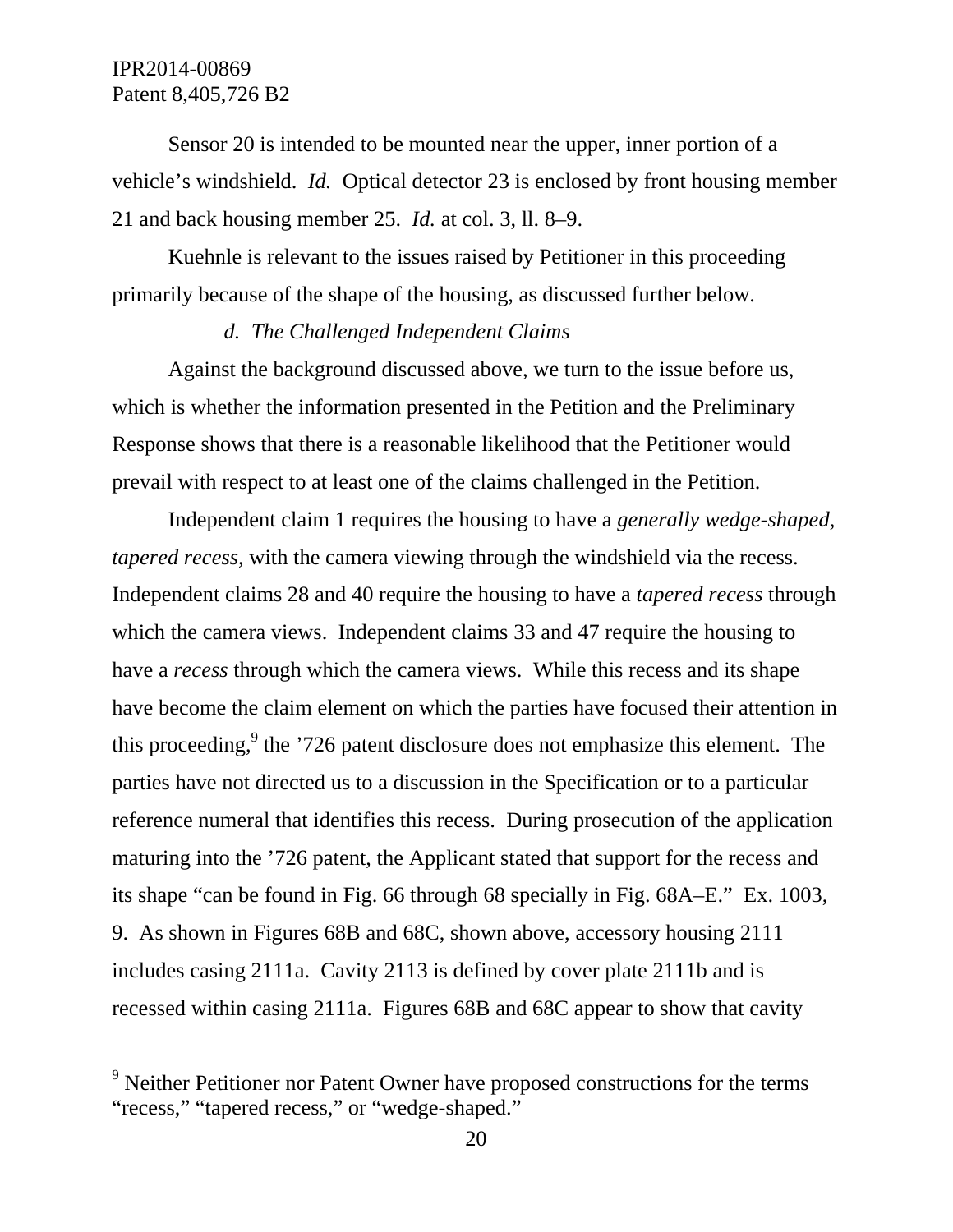2113 is wedge-shaped and tapers as required in claim 1.

Based on the record before us, we are persuaded that Ponziana discloses a mounting element, module, housing, and camera, as recited in claim 1. We also agree with Petitioner that "Ponziana does not expressly describe the shape of the recess in which the sensor sits." Pet. 12.

Petitioner asserts that Kakinami illustrates in Fig. 2a a generally wedgeshaped, tapered recess defined by boot 18 and windshield 3. Pet. 19, 21. Petitioner also asserts that Figure 2 of Kuehnle also suggests a generally wedgeshaped, tapered recess. *Id.* at 20, 21. Petitioner also asserts that, based on the apparent "cutout view" in Figure 3 of Ponziana, a tapered recess is "plainly visible" in Ponziana. *Id*. at 21. Petitioner relies on the Declaration of Homayoon Kazerooni, Ph.D. *E.g.*, Pet. 13, 19, 20, 26. We discuss Dr. Kazerooni's Declaration in the following Section of this Decision.

As a rationale for the proposed modification of Ponziana, Petitioner asserts that the two secondary references "clearly demonstrate the obviousness" of using the well-known structural design principles of a wedge-shaped, tapered recess. Pet. 22. Petitioner also asserts that claim 1 "recites nothing more than the combination of old and familiar elements according to known configurations and methods, each performing the same function it had been known to perform, yielding predictable results." *Id.* at 25. According to Petitioner, any housing structure in front of the camera lens "would necessarily taper outward from the camera in a 'wedge' shape so that the field of view from the lens would not be obstructed by the housing that secures the lens and the camera." *Id.* at 26. Petitioner, however, cites no persuasive evidence to support this statement, nor does Petitioner explain why Petitioner concludes that the housing structure would "necessarily taper." Based on this assertion, Petitioner concludes, without citation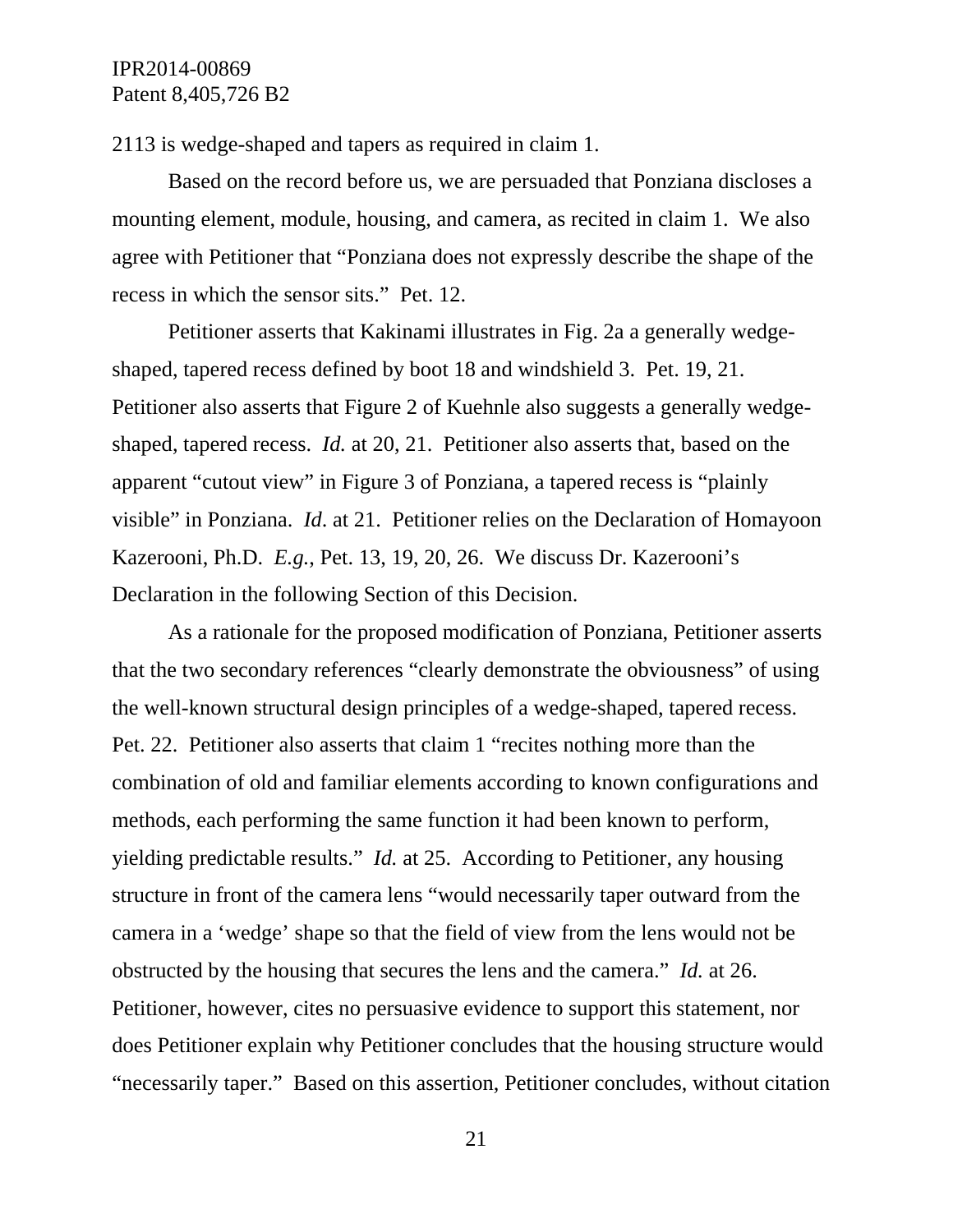of supporting evidence, that the proposed combination of prior art references would have been "obvious to try." *Id.* Petitioner also relies on the Declaration of Dr. Kazerooni for evidentiary support of a rationale for the proposed combination of references. Pet. 26, citing Ex. 1008 ¶¶ 59–66. Dr. Kazerooni asserts that Kakinami mounts a camera directly with a boot 18 and indirectly with arm 11 to the windshield, whereas Kuehnle uses the camera housing itself as the mounting element to the windshield, and concludes that it would have been obvious "to combine the relevant teachings of Ponziana with Kakinami and/or Kuehnle." Ex. 1008 ¶ 60. Dr. Kazerooni does not explain which "relevant teachings" of Kakinami and/or Kuehnle are being combined with Ponziana but instead states that Kakinami and Kuehnle disclose different ways of situating a camera in a module housing in relation to a rear view mirror and it would have been obvious "to combine Ponziana with Kakinami and Kuehnle since each of the three references pertains directly to a forward facing camera module located with or at a rear-view mirror mounting element." *Id.*  $\P\P$  61, 63.

Patent Owner takes a different view of the disclosures in the cited references. With respect to Kakinami, Patent Owner asserts that "boot 18 is not a 'housing' as claimed in the '726 patent." Prelim. Resp. 33. Patent Owner also asserts that the camera 20 is not disposed within the asserted wedge-shaped recess allegedly defined by boot 18 and windshield 3. *Id.* With respect to Kuehnle, Patent Owner states that the Petitioner's interpretation of the references is speculative and is based on a view of the Kuehnle housing that Petitioner admits is "not separately illustrated." *Id.* at 35. Patent Owner also asserts that the lines defining the "cutout view" in Figure 3 of Ponziana do not "impart structural features." *Id.* at 30.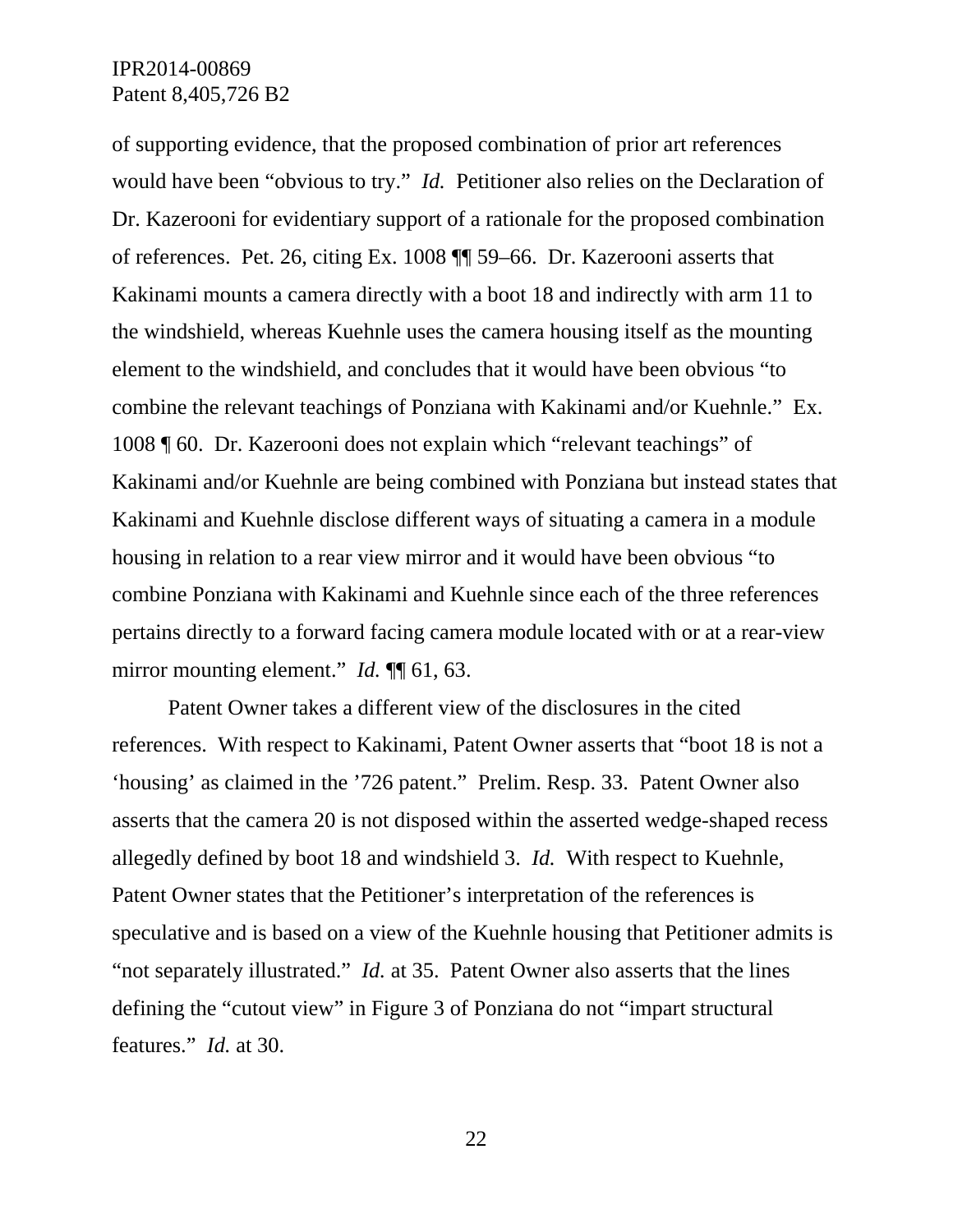Independent claims 28 and 40 require the housing to have a *tapered recess* through which the camera views. Independent claims 33 and 47 require the housing to have a *recess* through which the camera views. While these claims differ in scope from claim 1, with respect to the shape of the recess, Petitioner asserts the same combination of two or three references asserted against claim 1 to assert that the claims 28,33, 40, and 47 also would have been obvious based on the cited references.

Petitioner bears the burden of establishing a reasonable likelihood of unpatentability of one or more claims. 37 C.F.R. § 42.108(c). It is Petitioner's obligation to state the precise relief requested for each challenged claim. 37 C.F.R. § 42.104(b). We decline to speculate on the combination of references asserted by Petitioner, that is, whether the asserted unpatentability is based on a combination of three references or two references, as discussed above. Based on the record before us, we are not persuaded that Petitioner has met its burden of establishing a reasonable likelihood of success in establishing that the challenged claims are not patentable. We are not persuaded that the various combinations of various features and teachings of references asserted by Petitioner would render obvious a recess as claimed or a camera located within the housing as claimed for the reasons articulated by the Patent Owner and summarized above.

We recognize that mounting elements, modules, housings, and cameras exist in the references cited by Petitioner. We also recognize that recesses of varying shapes and for varying purposes also exist in the cited references. The existence of common elements found in both the challenged claims and the references relied on by Petitioner, however, does not establish that the challenged claims would have been obvious. "[A] patent composed of several elements is not proved obvious merely by demonstrating that each of its elements was, independently, known in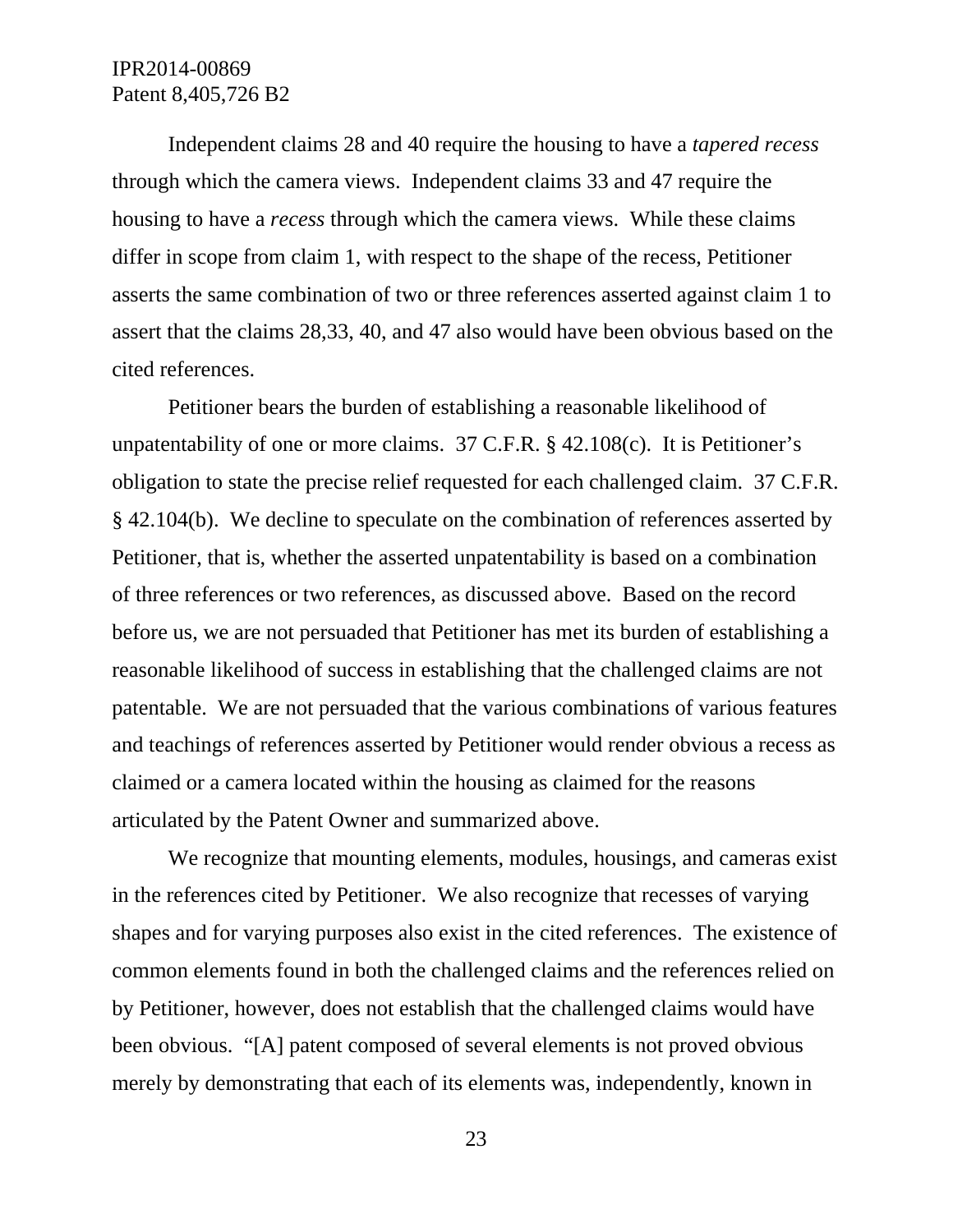the prior art." *KSR Int'l v. Teleflex Inc.*, 550 U.S. 398, 418 (2007). "[I]nventions in most, if not all, instances rely upon building blocks long since uncovered, and claimed discoveries almost of necessity will be combinations of what, in some sense, is already known." *Id.* at 418–419. As stated by our reviewing court,

> Obviousness requires more than a mere showing that the prior art includes separate references covering each separate limitation in a claim under examination. Rather, obviousness requires the additional showing that a person of ordinary skill at the time of the invention would have selected and combined those prior art elements in the normal course of research and development to yield the claimed invention.

*Unigene Labs., Inc. v. Apotex, Inc.*, 655 F.3d 1352, 1360 (Fed. Cir. 2011) (internal citations omitted).

Petitioner also does not provide a rationale based on persuasive evidence or argument for why a person of ordinary skill would have chosen certain features from the cited references, omitted other features, and combined the selected features to yield the invention in the challenged claims. Petitioner does not explain how or why the teachings of the specific references would have been combined by a skilled artisan, which combination(s) of elements in specific references would yield a predictable result, or how any specific combination would operate or read on the asserted claims and render those claims obvious. *ActiveVideo Networks, Inc. v. Verizon Comm'ns, Inc*., 694 F.3d 1312, 1327 (Fed. Cir. 2012).

Petitioner's statements of general principles from the case law that a proposed combination is "nothing more than the combination of old and familiar elements according to known configurations and methods, each performing the same function it had been known to perform, yielding predictable results"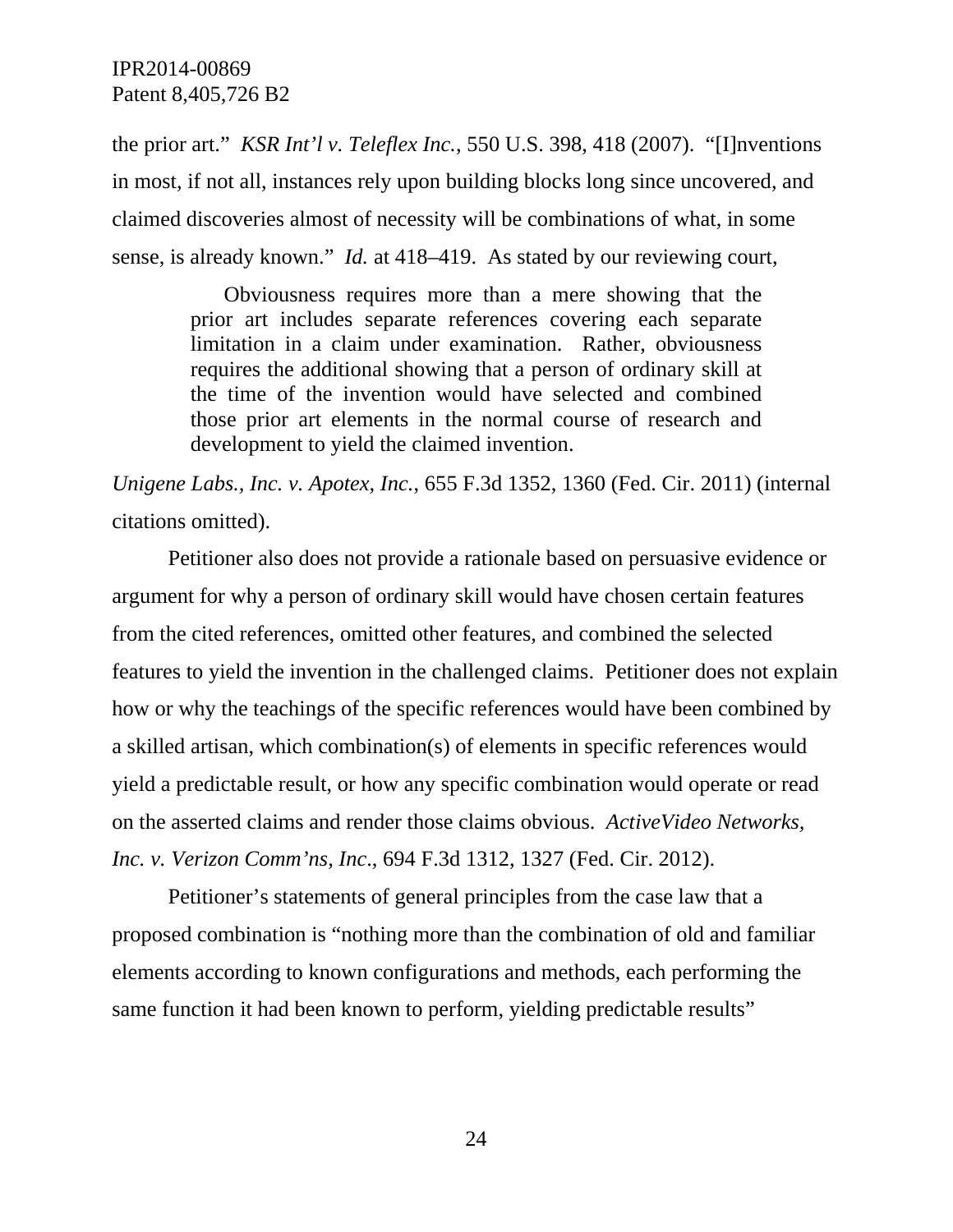(Pet.  $25^{10}$ ) are argumentative conclusions. These conclusions are not a substitute for a fact-based analysis of the proposed combination of references necessary to support the conclusions. We recognize that the obviousness inquiry does not ask "whether the references could be physically combined but whether the claimed inventions are rendered obvious by the teachings of the prior art as a whole." *In re Etter*, 756 F.2d 852, 859 (Fed. Cir. 1985) (en banc). Petitioner, however, fails to explain why a person of ordinary skill in the art would have combined elements from specific references *in the way the claimed invention does. ActiveVideo Networks*, 694 F. 3d at 1328 (citing *KSR*, 550 U.S. at 418).

We determine that Petitioner's arguments do not provide the required articulated reasoning with rational underpinning based on the evidence to support the legal conclusion of obviousness. Based on the analysis above, the information presented in the Petition does not show sufficiently why it would have been obvious to combine Ponziana, Kakinami, and/or Kuehnle to arrive at and render obvious the specific invention recited in the challenged claims.

#### *Dr. Kazerooni's Declaration*

-

Exhibit 1008 is a Declaration by Homayoon Kazerooni, Ph.D. Petitioner relies on Dr. Kazerooni's Declaration for opinions and evidence to support Petitioner's assertion that the challenged claims would have been obvious. *See*, *e.g*, Pet. 11 ("The discussion below stands on its own weight, but also cites to Ex.1008 for supportive facts and reasoning from a perspective of one of ordinary skill in the art."). Dr. Kazerooni states that he "prepared this Declaration in connection with my role as an expert witness." Ex. 1008 ¶ 2. Dr. Kazerooni also states that he was "asked to read, analyze, and formulate opinions concerning the

 $10$  Petitioner's Declarant, Dr. Homayoon Kazerooni, repeats verbatim this same conclusory rationale. *See* Ex. 1008 ¶ 63.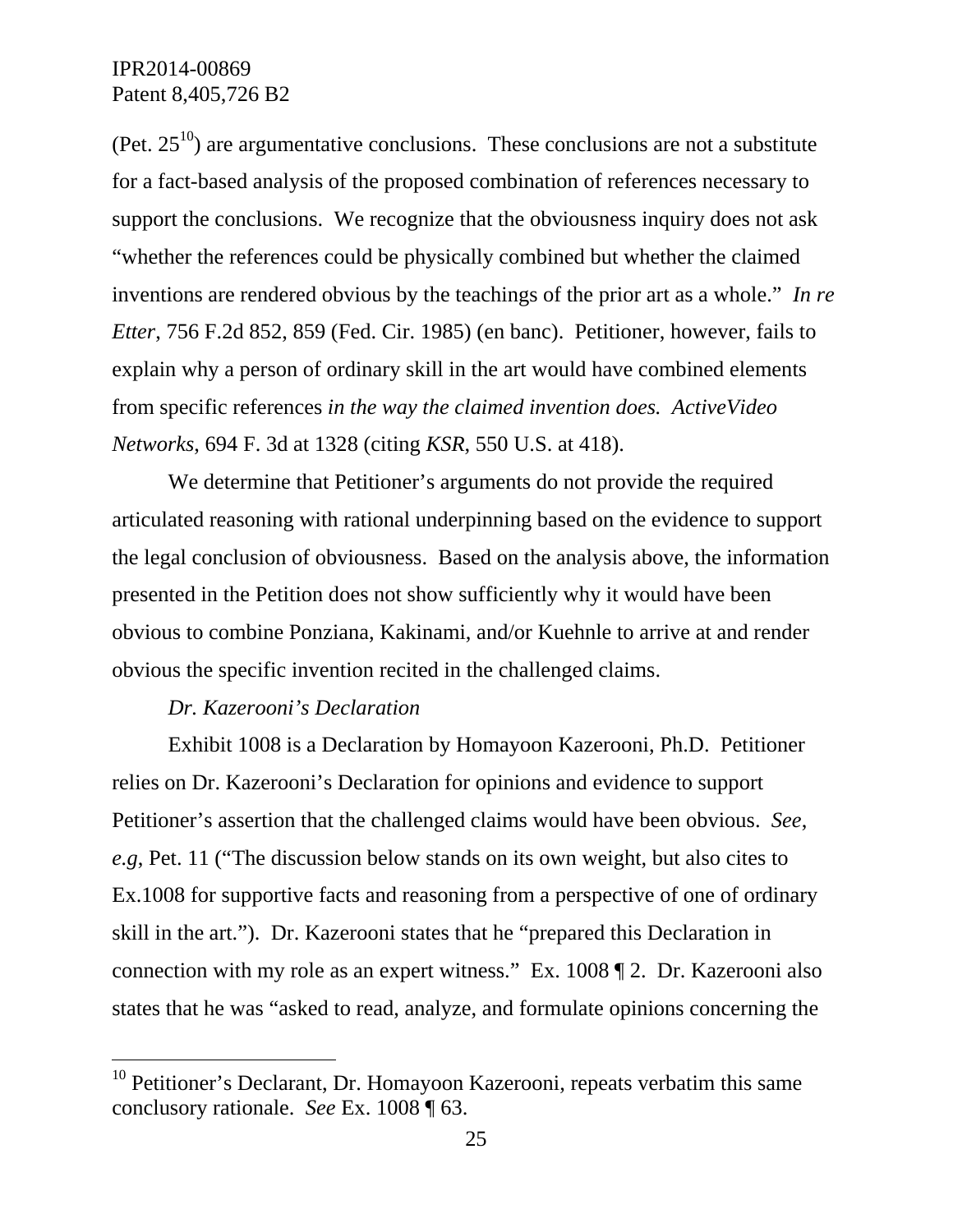### '726 Patent." *Id.*

 $\overline{a}$ 

Because Dr. Kazerooni's Declaration is a near verbatim recitation of the information in the Petition, Dr. Kazerooni's Declaration suffers from the same deficiencies described above for the Petition and does not provide any additional facts, evidence, or analysis to support assertions in the Petition. Dr. Kazerooni opines that the design of mounting structures for electronics "is usually a very routine matter of combining existing design concepts." *Id.* ¶ 27. Dr. Kazerooni outlines his opinion of the basic design process, which is to identify the support structure; identify the electronic system; and build a linkage to retain the electronic system in the support. *Id.* Essentially, Dr. Kazerooni takes the position that this design process is "very routine" because, in his opinion, one need only identify the problem and then solve the problem. This generic opinion fails to relate his opinion to the specific technology of the '726 patent or to differing levels of ordinary skill that Dr. Kazerooni defines in Paragraphs 10 and 39 of his Declaration.<sup>11</sup>

Dr. Kazerooni also opines that "[a]ny housing structure in front of the camera lens would necessarily taper outward from the camera in a 'wedge' shape so that the field of view from the lens would not be obstructed by the housing that secures the lens and the camera." *Id.*  $\parallel$  64. Again, Dr. Kazerooni does not provide

 $11$  In Paragraph 10, Dr. Kazerooni states that a person having ordinary skill in the art ("PHOSITA") "would have had at least the qualifications of or equivalent to an undergraduate degree in *mechanical engineering* with at least two years of work *adapting computer vision systems for mounting in automobiles*." Ex. 1008 ¶ 10 (emphasis added). In paragraph 39, Dr. Kazerooni states different qualifications, opining that a PHOSITA "would have had at least the qualifications of or equivalent to either [an] undergraduate degree in *electrical engineering or* mechanical engineering *with course work or research* in *automobile accessory systems* with at least two years of work *making automobile accessory systems*." *Id.* ¶ 39 (emphasis added).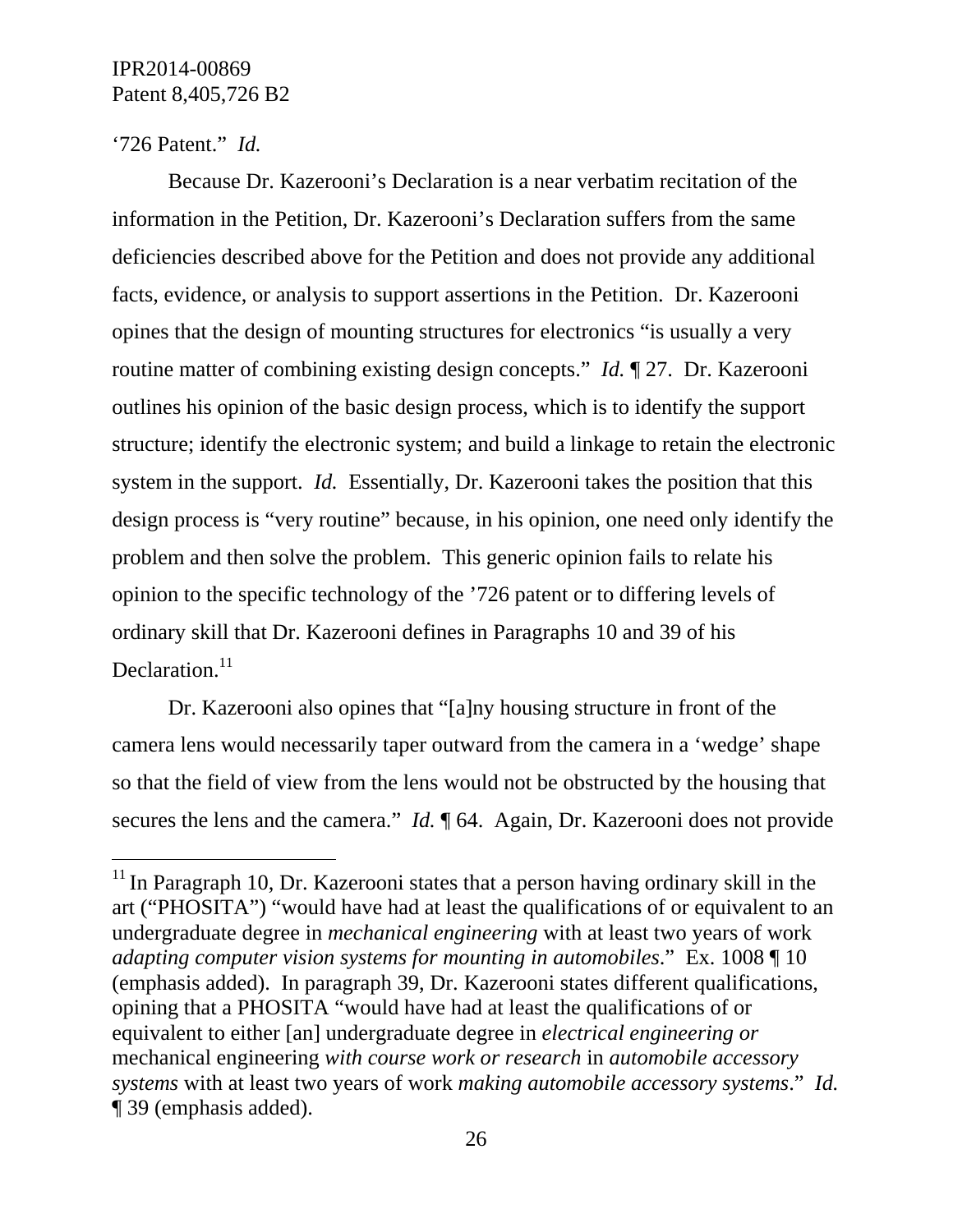any facts, data, or analysis to support this opinion. Declarations expressing an opinion of an expert must disclose the underlying facts or data upon which the opinion is based. 37 C.F.R. § 42.65 ("Expert testimony that does not disclose the underlying facts or data on which the opinion is based is entitled to little or no weight."). In fact, Kakinami appears to disclose a housing in Figure 2a that does *not* include a wedge shape. Instead, Dr. Kazerooni states that the wedge-shaped recess is formed by a separate boot 18 that is connected to the end of an arm 11 of the housing. Ex. 1008 ¶ 50. Kakinami discloses that boot 18 defines a closed chamber with the windshield 3 in order to isolate camera 20 from the outside atmosphere and the inside atmosphere of the automobile and boot 18 includes an opening 19 through which air can pass. Ex. 1005, 2:39–49; Fig. 2a.

It also is unclear exactly what features of Kakinami and Kuehnle are being combined with Ponziana and in what manner. It is unclear whether Dr. Kazerooni is combining teachings and features of both Kakinami and Kuehnle with Ponziana in some unspecified manner, or whether Dr. Kazerooni is applying teachings and features of Kakinami or Kuehnle alternatively with Ponziana in some unspecified manner. The lack of clarity in the manner in which Dr. Kazerooni is combining features and teachings of Ponziana, Kakinami, and Kuehnle makes Dr. Kazerooni's Declaration of very limited probative value. Nor has Dr. Kazerooni provided adequate reasoning supported by rational underpinning for combining the various teachings and features of the prior art to render obvious the claimed subject matter.

#### *e. The Challenged Dependent Claims*

Our analysis above addresses independent claims 1, 28, 33, 40 and 47 and determines, for purposes of this proceeding, that the information in the Petition does not show sufficiently that these claims are unpatentable. The remaining challenged claims depend from one of the independent claims. Petitioner does not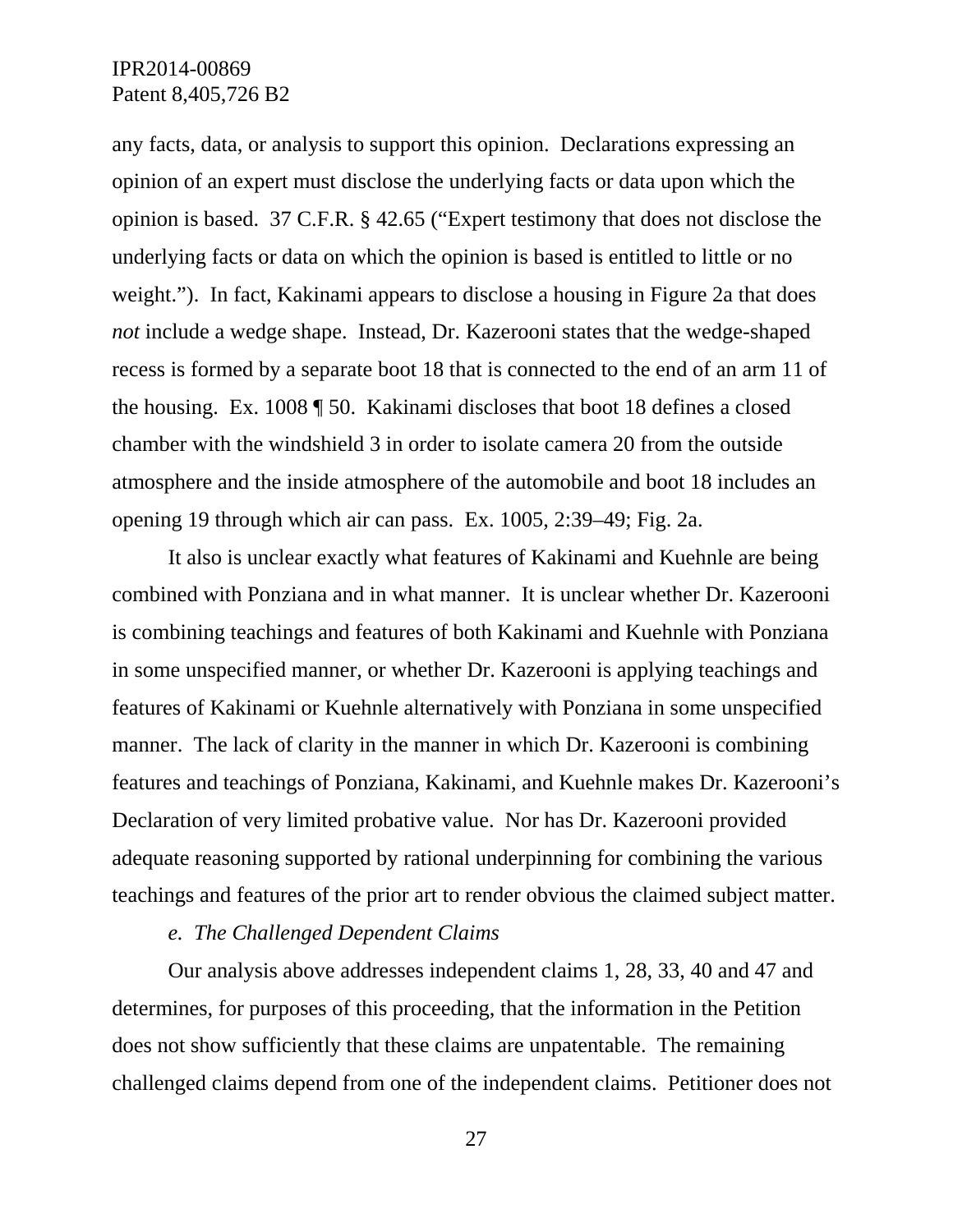provide persuasive additional arguments or additional evidence directed to the dependent claims that cures the deficiencies discussed above concerning the independent claims.

#### III. CONCLUSION

For the foregoing reasons, based on the information presented in the Petition, we determine that Petitioner has not demonstrated a reasonable likelihood that it would prevail in establishing that any of claims 1, 6, 7, 9–14, 16–18, 28–30, 33, 37–42, 45–49, 52–60, and 65 of the '726 patent are unpatentable. Accordingly, we deny the Petition and do not institute an *inter partes* review of claims 1, 6, 7, 9– 14, 16–18, 28–30, 33, 37–42, 45–49, 52–60, and 65 of the '726 patent.

#### IV. ORDER

For the reasons given, it is

ORDERED that the Petition challenging the patentability of claims 1, 6, 7, 9–14, 16–18, 28–30, 33, 37–42, 45–49, 52–60, and 65 of U.S. Patent No. 8,405,726 B2 is *denied*.

bar